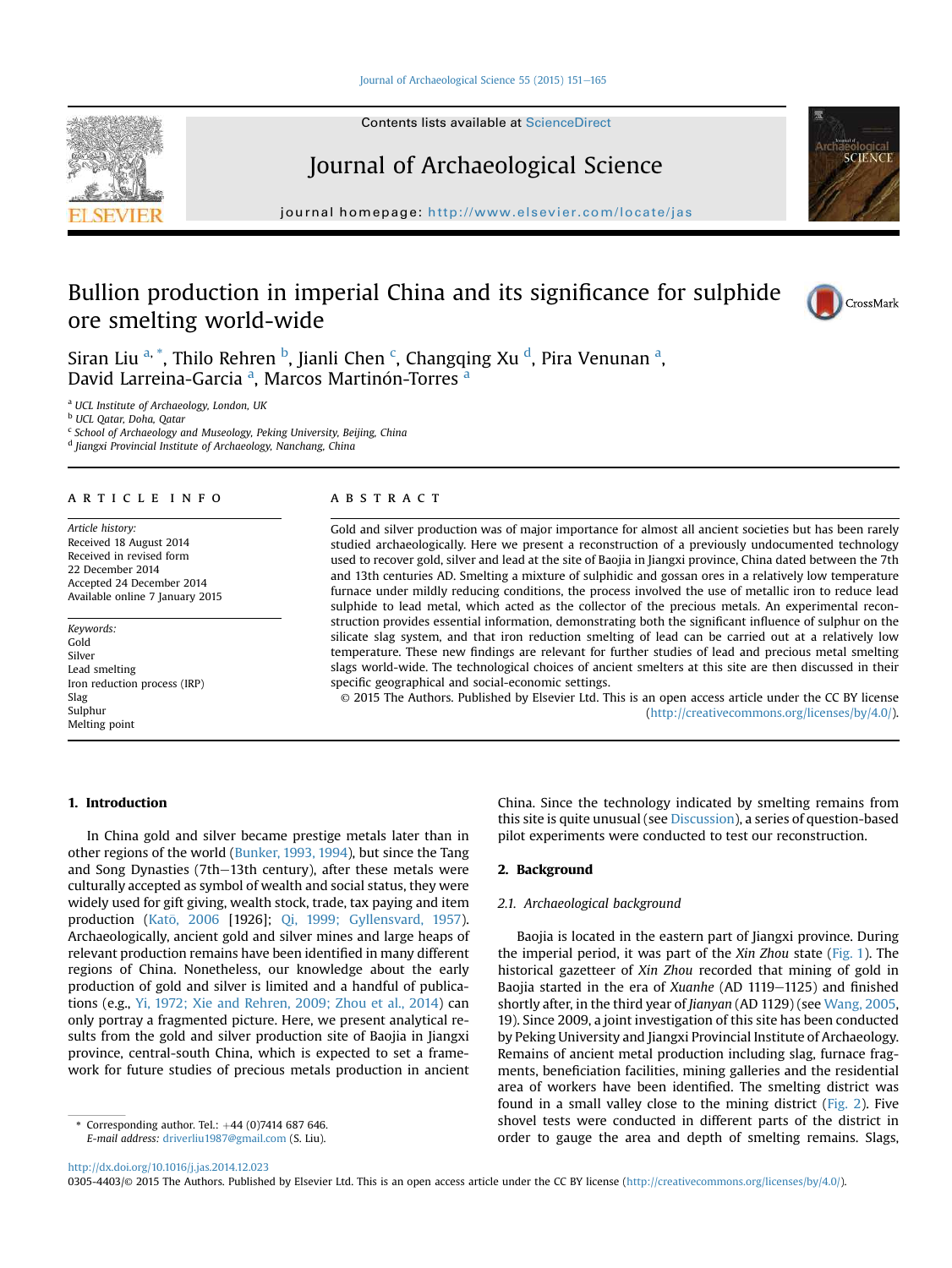<span id="page-1-0"></span>

Fig. 1. Map showing the site of Baojia in the eastern part of Jiangxi province, connected to the lake Poyang by the Xinjiang River (as in the figure).

furnace fragments and pottery sherds were recovered from under a layer of agricultural soil, but matte (metal sulphide) was not found in any of these tests. The layer containing smelting remains is between 30 and 70 cm thick with the thickest part close to modern buildings ([Fig. 3](#page-2-0)). The slag-bearing area was estimated to be around  $8000 \text{ m}^2$ , based on surface survey and shovel tests, and indicates small to medium scale production. Standing smelting installations or furnace base have not been identified at this site. All the currently recovered remains are identified to be associated with primary smelting process, presumably producing precious metalbearing lead bullion (see also [Discussion](#page-8-0) part). Remains of cupellation, e.g. cupellation hearth and litharge, have not been identified and therefore it is hard to tell whether separation between lead and precious metal was conducted in the same area. A more detailed description of metallurgical remains of this site and its chronology will be published in a forthcoming survey report in Chinese.

# 2.2. Models of primary production of precious metals

Most gold and silver ores contain these precious metals only in a fraction of a percent, and are therefore hard to be smelted directly.



Fig. 2. Satellite image of the site of Baojia. The smelting district is approximately 2 km northwest of the mining district. The potential area of smelting remains is approximately  $8000 \; \mathrm{m}^2$ .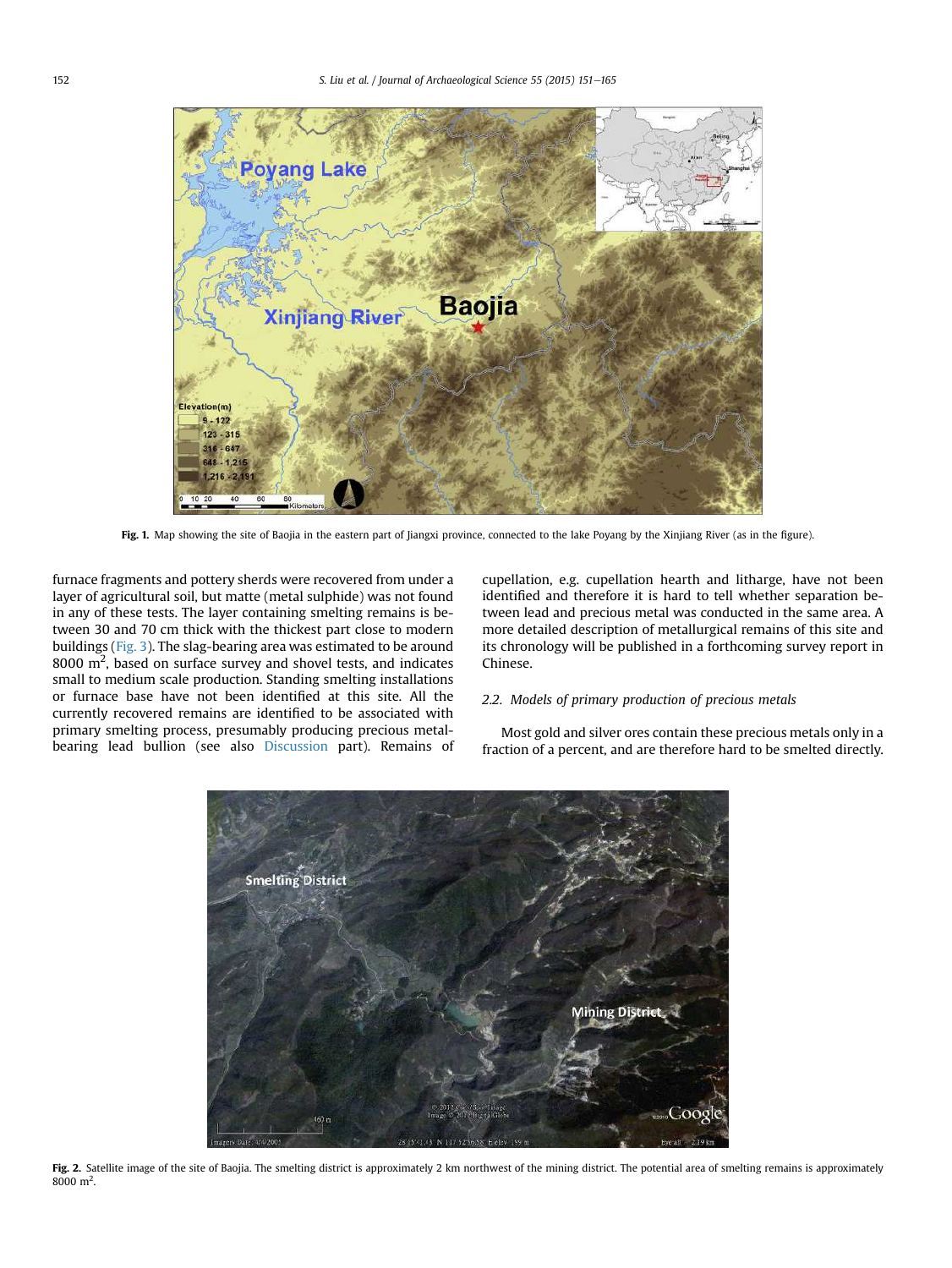<span id="page-2-0"></span>

Fig. 3. Smelting district at Baojia. It is covered by vegetation and the thickest part of the slag heap is beneath modern buildings. The right picture shows the profile of one test pit. Beneath the black layer of smelting remains is the original sandy soil.

Instead, they have to be smelted together with a more abundant base metal, usually lead, which has a strong affinity to them ([Bachmann, 1995; Craddock, 1995,](#page-13-0) 221 $-228$ ). Gold and silver are thus collected in a lead bullion, from which the precious metals can then be further extracted by cupellation and parting.

In pre-modern periods, there were three main ways to smelt gold/silver-bearing sulphidic lead ores [\(Kassianidou, 1992,](#page-13-0) 36-37). Roast-reduction produces lead from the reaction between lead oxide and lead sulphide in a mixed ore ([Blanchard, 1992; Gill, 1992;](#page-13-0) [Rosenqvist, 1983](#page-13-0), 341). This technology can be done in simple furnaces while recovering most of the silver in lead, but requires large pieces of high quality ore ([Bayley et al., 2008](#page-13-0), 53) and the yield of lead can be low, around 60% [\(Blanchard, 1992](#page-13-0)). The second method is a two steps process called roasting-smelting ([Kassianidou, 1993; Rosenqvist, 1983](#page-13-0), 267 $-$ 268). Roasting is conducted in the same low temperature range as the co-smelting process, but in a more open structure with a more oxidising atmosphere [\(Marechal, 1985\)](#page-13-0). The roasted ore will then be charged into a smelting furnace for lead extraction. The third method, here called Iron Reduction Process (IRP), used iron scraps instead of carbon as the reducing agent in the smelting installations ([Rosenqvist, 1983](#page-13-0), 342; [Percy, 1870,](#page-13-0) 219). Iron has a high affinity for sulphur and is able to reduce metals such as lead from their sulphides (Figure 10 in [Rehren et al., 2012](#page-13-0)). The pre-modern use of this technology is only documented by a few historical sources ([Dube, 2006; Institute of Qing History and Department of Archives,](#page-13-0) [RUC, 1983](#page-13-0), 383; [Zhou et al., 2014\)](#page-14-0) and, to our knowledge, it had rarely been studied archaeologically prior to the current project ([Zhou et al., 2014\)](#page-14-0). The benefit of this method is that roasting is not necessary while all types of lead compounds (both oxides and



Fig. 4. Ore samples from the site of Baojia. The top sample is the primary sulphidic ore with grey coloured sulphide crystals. The three brownish pieces in the lower row are secondary gossan ores, identified by modern miners as gold ore. Macroscopically, they mainly consist of reddish iron oxide/hydroxide and quartz grains, and no visible metallic particles. (For interpretation of the references to colour in this figure legend, the reader is referred to the web version of this article.)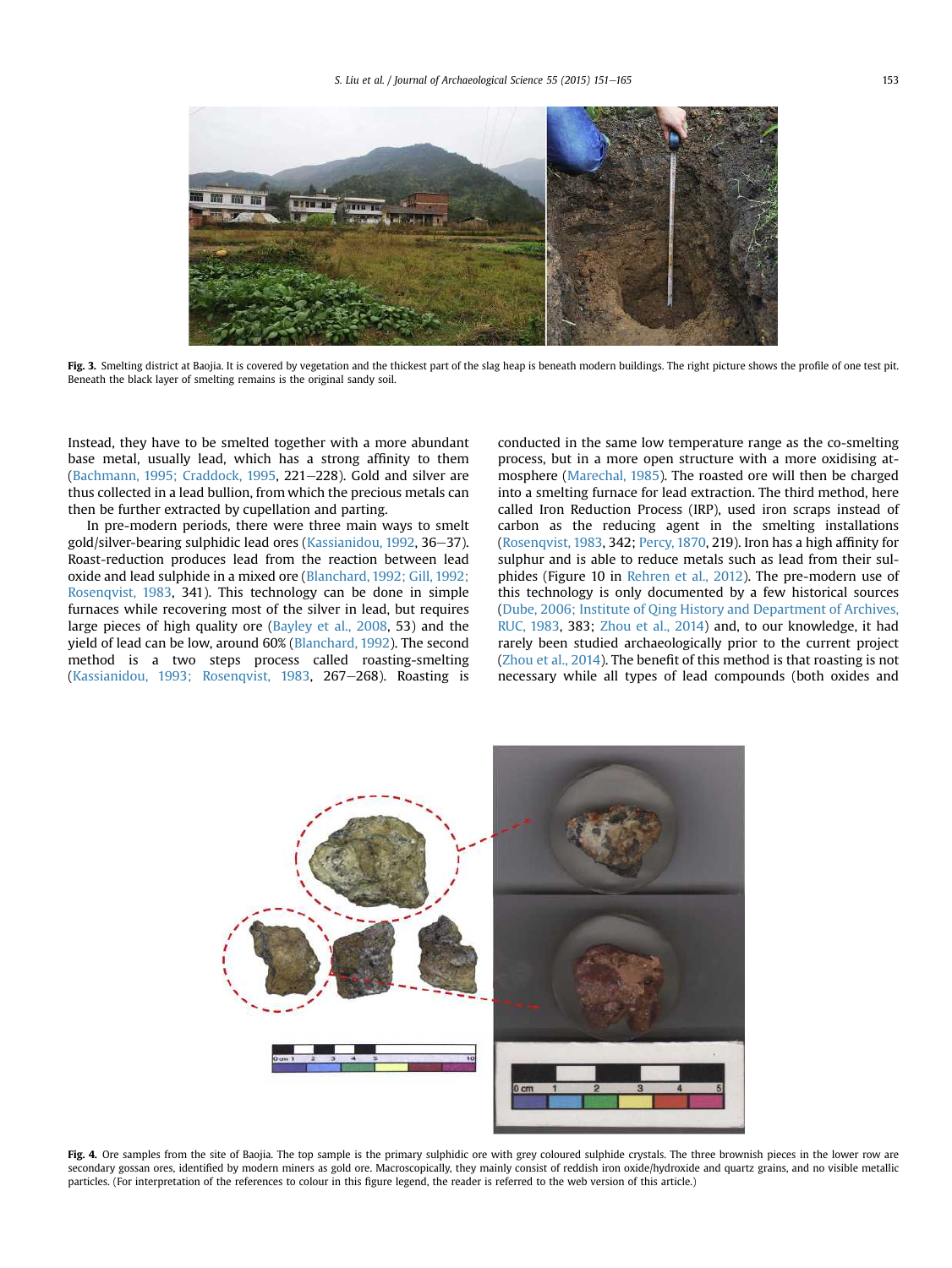$14C$  age in years before present (BP). The calibrated age in calendar year was given in  $\pm$  2 $\sigma$ . All dating work was done at the Peking University Radiocarbon Dating Laboratory.

| Code                                                                           | PKU Lab<br>code                                                                  | $14C$ age $\pm 1\sigma$<br>vear BP                                                                  | Calibrated<br>age with<br>$+2\sigma$ AD                                             | Context                                                                                                                                                                                             |
|--------------------------------------------------------------------------------|----------------------------------------------------------------------------------|-----------------------------------------------------------------------------------------------------|-------------------------------------------------------------------------------------|-----------------------------------------------------------------------------------------------------------------------------------------------------------------------------------------------------|
| BIG-C1<br>BIG-C <sub>2</sub><br>BIG-C3<br>BIG-C4<br>BIG-C5<br>BIG-C6<br>BIG-C7 | BA130871<br>BA130872<br>BA130873<br>BA130874<br>BA130875<br>BA130876<br>BA130877 | $845 + 25$<br>$1350 + 25$<br>$1305 + 25$<br>$880 + 25$<br>$1030 + 25$<br>$1085 + 25$<br>$1125 + 30$ | 1158-1256<br>640-763<br>660-768<br>1045-1220<br>973-1032<br>895-1015<br>$777 - 991$ | Profile of testing pit.<br>Profile of testing pit<br>Profile of testing pit<br>From metallurgical deposit<br>From metallurgical deposit<br>From metallurgical deposit<br>From metallurgical deposit |
| BIG-C8                                                                         | BA130878                                                                         | $800 + 20$                                                                                          | 1211-1270                                                                           | From metallurgical deposit                                                                                                                                                                          |

sulphides) can be reduced. Consequently, the loss of lead and precious metals in this process can be avoided, and much less residual lead will be left in smelting remains.

# 3. Samples

Geological ore samples were acquired from ancient and modern mines near Baojia (see [Fig. 2\)](#page-1-0), including the sulphidic primary ores and quartz-rich gossan ores. Primary galena-rich ore was collected from an ancient mining gallery, and gossan ore was provided by current gold miners at the site, who leach the ore with cyanide to extract gold. Macroscopically, the gossan ore is rich in quartz and covered by red-orange rust [\(Fig. 4](#page-2-0)).

Charcoal samples for radiocarbon dating were collected from the profile of one shovel test pit and from the soil dug out from the layer of smelting remains [\(Fig. 3\)](#page-2-0). Radiocarbon dating (Table 1) places the site between the 7th and 13th century AD (from the Tang to the late Song and the early Yuan dynasty), in agreement with historical documents. More detailed discussion about chronology and methodology of radiocarbon dating will be presented in the survey report in Chinese.

Since these charcoal samples were all recovered from shovel tests, the dating results should only be considered as preliminary. Accordingly, the emphasis of this paper is on the technological reconstruction and its interpretation within a relatively broad historical setting.

Thirty-two slag samples were selected for chemical and mineralogical analyses, with  $5-10$  samples from each shovel test pit. All slags are dense and black. Flow patterns were observed on the upper surface of most samples whereas in the lower side, many small sand grains were found (Fig. 5), characterising these as tap slags.

## 4. Analytical methodology

All archaeological and experimental samples were mounted as polished blocks following standard procedure for optical microscopy. The blocks were then carbon coated and examined with a JEOL JXA8600 microprobe. An Oxford Instruments X-sight Energy Dispersive Spectrometer (EDS) and INCA analytical software package were used to collect and process compositional data. The excitation voltage was set as 20 kV and the beam current at 50 nA for a working distance of 11 mm. A cobalt standard was used to monitor the stability of beam current and peak identification. Bulk compositions of slag and matte inclusions were determined by averaging  $3-5$  area analyses of 1 mm by 0.8 mm each. USGS BHVO-2 basalt, NIST 1412 glass and Corning B glass were used as reference materials to monitor the EDS data quality ([Table 2\)](#page-4-0). For all relevant elements when their concentrations are above 0.5wt%, the analytical result of EPMA-EDS has an error margin around or lower than 10%. When the absolute concentrations are between 0.1wt% and 0.5wt%, the analytical result is much less reliable.



Fig. 5. Slag samples collected from the site of Baojia. Six fragments were selected from the Baojia slag samples, most of which look quite similar to each other. Flow pattern on their surface and sand inclusions on the underside indicate they were tapped from a furnace.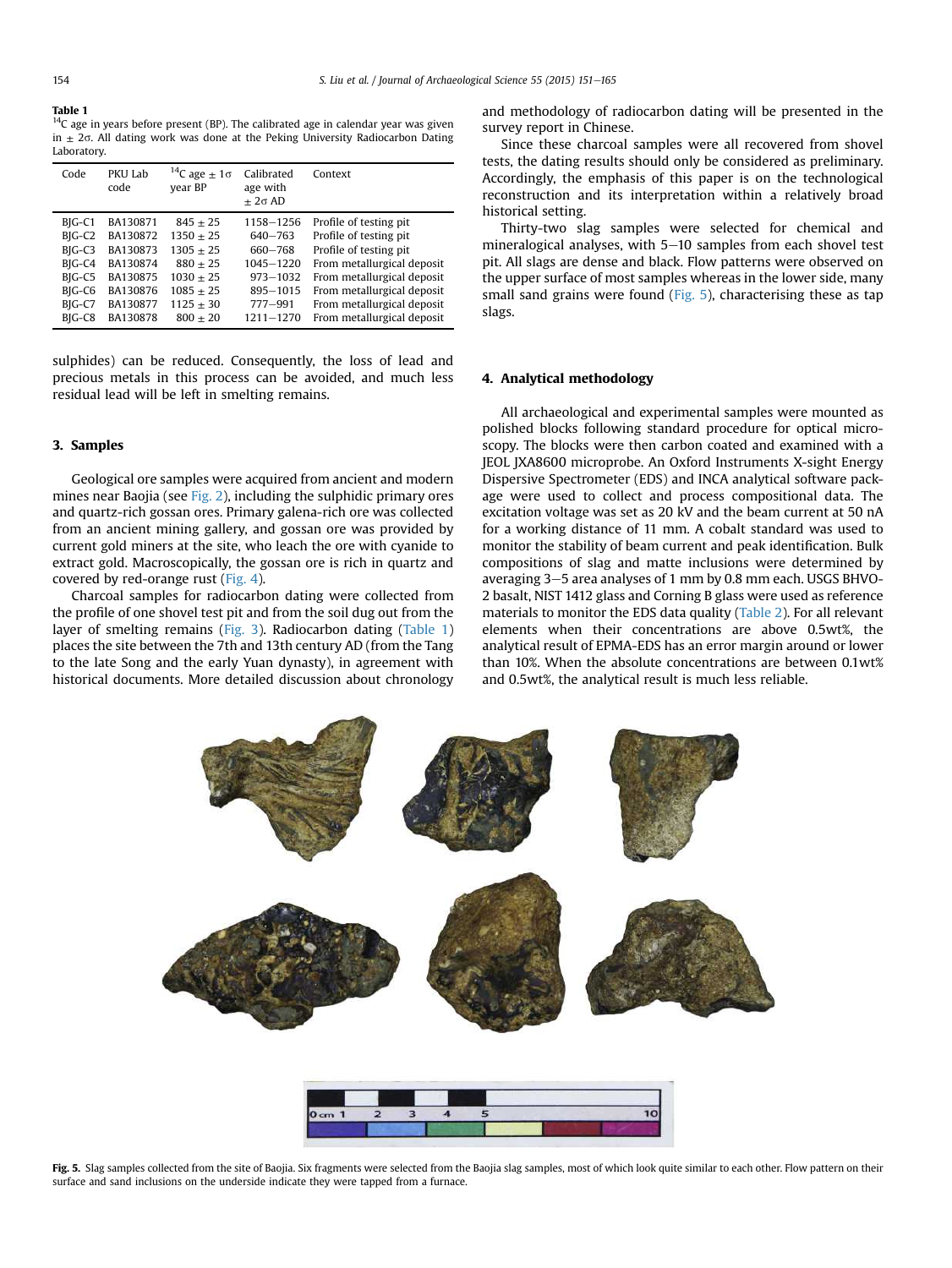<span id="page-4-0"></span>Published values and measured results for three standard materials (USGS BHVO-2 basalt, NIST 1412 glass and Corning B glass). All results are normalised and presented in weight percent. Raw analytical data of standards can be found in OSM (Online Supplementary Material). bdl = below detection limit. All three standards still have some other trace elements but since their concentrations are too low to be detected by EDS analysis, they are not listed here.

|                    |                   | Na <sub>2</sub> O | MgO  | Al <sub>2</sub> O <sub>3</sub> | SiO <sub>2</sub> | $P_2O_5$                 | SO <sub>3</sub> | K <sub>2</sub> O | CaO   | TiO <sub>2</sub>         | MnO                      | FeO  | CuO             | ZnO  | SrO  | CdO  | BaO  | PbO. | -CI |
|--------------------|-------------------|-------------------|------|--------------------------------|------------------|--------------------------|-----------------|------------------|-------|--------------------------|--------------------------|------|-----------------|------|------|------|------|------|-----|
| <b>USGS BHVO-2</b> | Recommended value | 2.24              | 7.30 | 13.64                          | 50.40            | 0.27                     | -               | 0.53             | 11 51 | 2.76                     |                          | 118  |                 |      |      |      |      |      |     |
|                    | Mean $(n = 6)$    | 2.2               | 7.1  | 13.1                           | 50.9             | 0.3                      |                 | 0.5              | 11.6  | 3.0                      | bdl                      | 11.2 |                 |      |      |      |      |      |     |
|                    | Relative error %  | 1.8               | 2.7  | 3.9                            | 1.0              | 11                       |                 | 5.7              | 0.78  | 8.7                      | $\qquad \qquad -$        | 0.18 | -               |      |      |      |      |      |     |
| <b>NIST 1412</b>   | Recommended value | 5.18              | 5.18 | 8.31                           | 46.85            | $\overline{\phantom{0}}$ | -               | 4.58             | 5.01  | $\overline{\phantom{0}}$ | -                        | 0.03 | $\qquad \qquad$ | 4.95 | 5.03 | 4.84 | 5.16 | 4.86 |     |
|                    | Mean $(n = 9)$    | 5.8               | 5.0  | 7.9                            | 46.8             | $\qquad \qquad$          | -               | 4.5              | 5.0   | $\overline{\phantom{m}}$ | $\qquad \qquad$          | bdl  | $\qquad \qquad$ | 5.0  | 5.0  | 5.0  | 5.2  | 5.1  |     |
|                    | Relative error %  | 12                | 3.5  | 4.9                            | 0.11             | $\overline{\phantom{0}}$ | -               | 1.7              | 0.20  | $\overline{\phantom{m}}$ | $\overline{\phantom{0}}$ | -    | -               | 1.0  | 0.60 | 3.3  | 0.78 | 4.9  |     |
| Corning B          | Recommended value | 16.90             | 1.02 | 4.33                           | 61 19            | 0.82                     | 0.54            | 0.99             | 8.51  | 0.88                     | 0.25                     | 0.30 | 2.64            | 0.19 | 0.02 | -    | 0.12 | 0.61 | 0.2 |
|                    | Mean $(n = 8)$    | 17.1              | 1.0  | 3.9                            | 62.5             | 0.8                      | 0.6             | 1.1              | 8.9   | bdl                      | 0.2                      | 0.3  | 3.0             | bdl  | bdl  |      | bdl  | 0.4  | 0.2 |
|                    | Relative error %  | 1.2               | 2.0  | 9.9                            |                  | 2.4                      |                 | 11               | 4.6   | $\overline{\phantom{m}}$ | 20                       | 0.0  | 14              | -    |      |      |      | 34   | 0.0 |

# 5. Analytical results

#### 5.1. Ore samples

BJG-Ore1 is a sulphidic ore mainly composed of arsenopyrite (FeAsS), galena (PbS), sphalerite (ZnS), pyrite (FeS<sub>2</sub>), and quartzrich gangue. Within galena crystals, small inclusions of complex silver sulfosalts  $(A_mB_nS)$  were identified containing considerable amounts of antimony and up to 69% silver (Table 3). BJG-Ore2 and BJG-Ore3 are both from the gossan and predominantly composed of a quartz matrix and clusters of haematite ( $Fe<sub>2</sub>O<sub>3</sub>$ ). BJG-Ore3 is also dominated by quartz but has small sulfosalt, argentite (Ag2S) and electrum (natural alloy of Au and Ag) particles with up to 40% gold. Based on these analyses, the gossan ores are thought to be the main source of gold, while primary ores contribute lead. Silver is present in both types of ores. The electrum particles in gossan ores are typically less than 10  $\mu$ m in diameter and tightly embedded in a dense quartz matrix (Fig. 6). Physically separating these particles from the gangue through crushing and washing would carry a high risk of losing gold in the waste material. Using pyro-technology to melt the 'silica cage' of these particles reduces this risk ([Bachmann,](#page-13-0) [1995\)](#page-13-0).

### 5.2. Slag samples

The texture of Baojia slags is glassy but contains numerous sulphidic and metallic inclusions, as described below. The variation of chemical composition between samples is small and therefore, only means and standard deviations of each oxide components are reported in [Table 4](#page-5-0) while complete bulk chemical compositions of all 32 samples can be found in OSM.

#### Table 3

Chemical composition of gold and silver-bearing phases in Baojia ores, in weight percent. EPMA-EDS analyses, all result normalised to 100 wt%.  $bdl =$  below detection limit.

| Code | Phase                                                                     | Si S |                  | Fe Cu Zn As Ag Sb Au     |  |                  |      |
|------|---------------------------------------------------------------------------|------|------------------|--------------------------|--|------------------|------|
|      | BJG-ore1 Complex silver sulfosalt bdl 23.3 2.3 25.0 4.7 bdl 17.0 27.7 bdl |      |                  |                          |  |                  |      |
|      | BJG-ore1 Complex silver sulfosalt bdl 23.6 2.5 24.9 3.9 bdl 16.5 28.6 bdl |      |                  |                          |  |                  |      |
|      | BJG-ore1 Complex silver sulfosalt bdl 16.9 4.8 12.3 1.4 3.1 46.7 15.0 bdl |      |                  |                          |  |                  |      |
|      | BJG-ore1 Complex silver sulfosalt bdl 15.6 bdl 3.8 bdl bdl 67.0 9.4 4.4   |      |                  |                          |  |                  |      |
|      | BJG-ore3 Complex silver sulfosalt bdl 17.1 bdl 0.9 bdl 1.4 67.3 13.2 bdl  |      |                  |                          |  |                  |      |
|      | BJG-ore3 Complex silver sulfosalt 0.5 16.6 bdl 1.1 bdl 1.5 68.4 11.9 bdl  |      |                  |                          |  |                  |      |
|      | BJG-ore3 Complex silver sulfosalt 1.2 18.0 bdl 1.3 bdl bdl 65.2 14.3 bdl  |      |                  |                          |  |                  |      |
|      | BJG-ore3 Electrum                                                         |      | lbd lbd          | bdl bdl bdl bdl 63.5 bdl |  |                  | 36.5 |
|      | BJG-ore3 Electrum                                                         |      |                  | bdl 11.5 bdl bdl         |  | bdl bdl 56.3 bdl | 32.3 |
|      | BJG-ore3 Electrum                                                         |      | lbd lbd          | bdl bdl                  |  | bdl bdl 59.8 bdl | 40.2 |
|      | BJG-ore3 Electrum                                                         |      | bdl bdl          | bdl bdl                  |  | bdl bdl 62.4 bdl | 37.6 |
|      | BIG-ore3 Argentite                                                        |      | bdl 13.3 bdl bdl |                          |  | bdl bdl 86.7 bdl | hdl  |

#### 5.2.1. Slag matrix

The Baojia slags differ from typical early smelting slags (see [Hauptmann, 2014](#page-13-0), 99-100, also [Hauptmann, 2007,](#page-13-0) 160-162 for copper smelting slags and [Rehren et al., 2007](#page-13-0) for iron smelting slags) by having slightly lower amounts of iron oxide than silica. In addition, they are sulphur-rich (approx. 3 wt% expressed as  $SO_3$ ). Lead content of all slag samples is generally low and only slightly above 0.5 wt%. Their microstructure is quite peculiar. Instead of the typical lath-shaped or hopper olivine of fayalitic tap slags, the Baojia slag is predominantly glassy, although small granular phases can sometimes be observed [\(Fig. 7\)](#page-5-0). The glassy matrix consists of an iron-rich bright phase and a silica-rich globular dark phase [\(Table 5,](#page-5-0) [Fig. 7](#page-5-0)). A relatively minor grey-shade phase which is rich in lime can also sometimes be found.

#### 5.2.2. Matte prills

Prills identified in Baojia slag are mainly metal sulphides (matte), commonly pyrrhotite (Fe<sub>1-x</sub>S), cubanite (CuFe<sub>2</sub>S<sub>3</sub>), bornite  $(Cu<sub>5</sub>FeS<sub>4</sub>)$  solid solution [\(Fig. 8\)](#page-6-0), and sometimes the intergrowth between PbS and a complex system of copper and iron sulphides  $(Cu-Fe-S)$  [\(Fig. 9\)](#page-6-0). The abundance of matte inclusions in the samples suggests that a discrete matte layer may have formed beneath the slag. Only relatively large matte prills  $(>c.10 \mu m)$  were analysed ([Table 6](#page-6-0)). Apart from the three major components (Fe, Cu, S), lead, antimony and silver are found abundantly in these prills.



Fig. 6. BSE image of BJG-Ore3. Small bright particles in the middle of the picture are electrum and other precious metal-bearing minerals. They are firmly embedded in quartz (dark grey). The light grey phase is haematite. The very small particle size of precious metal-bearing minerals makes it hard to concentrate them mechanically.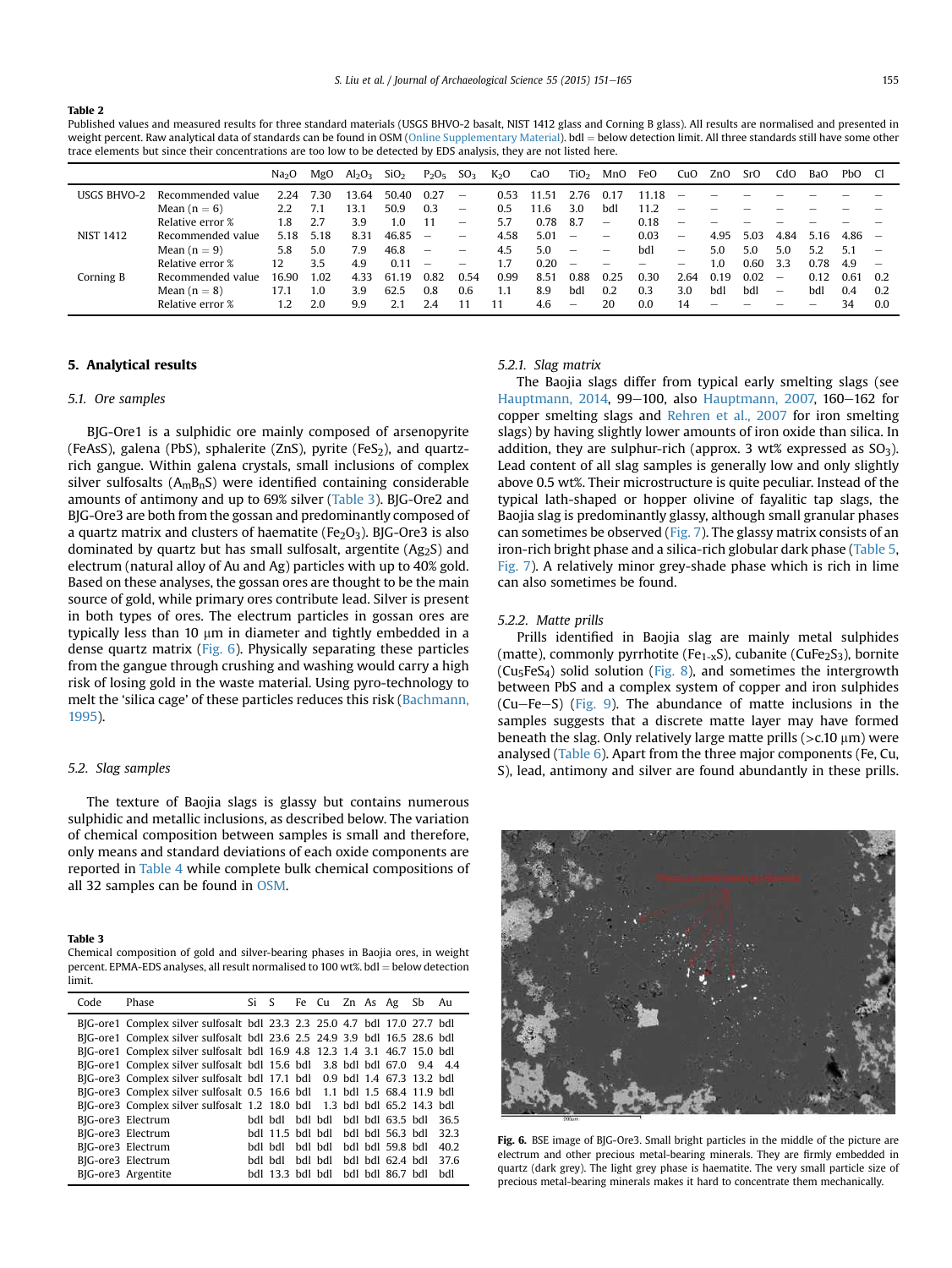<span id="page-5-0"></span>Bulk chemical composition of all 32 Baojia slags in weight percent, normalised to 100 wt%. Lead was found just above the detection limit of EDS (c. 0.5 wt%) in most of the bulk analyses.

|      | MgO | $\text{Al}_2\text{O}_3$ | SiO <sub>2</sub> | $P_2O_5$ | SO <sub>3</sub> | K <sub>2</sub> O | CaO | TiO <sub>2</sub> | MnO | FeO  | ZnO | PbO |
|------|-----|-------------------------|------------------|----------|-----------------|------------------|-----|------------------|-----|------|-----|-----|
| Mean | 0.5 | 4.3                     | 44.8             | 0.1      | 2.9             | 2.0              | 3.2 | 0.4              | 1.1 | 39.0 | 0.3 | 0.8 |
| Std. | 0.1 | 0.5                     | 2.9              | 0.1      | 0.4             | 0.1              | 0.2 | 0.1              | 1.0 | 2.1  | 0.2 | 0.3 |
| Max. | 0.6 | 5.7                     | 49.9             | 0.3      | 3.6             | 2.3              | 3.9 | 0.6              | 4.3 | 42.3 | 0.8 | 1.6 |
| Min. | 0.2 | 27<br>ر.ر               | 39.7             | 0.0      | 2.0             | 1.8              | 2.8 | 0.0              | 0.9 | 34.9 | 0.1 | 0.4 |

Std. ¼ Standard deviation.



Fig. 7. Plane polarized optical (left) and BSE (right) image of Baojia slag matrix. The slag has a glassy matrix and sometimes shows dark globular phases. High magnification BSE imaging shows a complex phase separation structure of bright, grey and dark phases.

The composition of these large prills varies considerably, and therefore can only give a range of composition that the potential matte cake should fall in. The raw data of matte prill analysis can be found in OSM. It is noted that the silver content of these particles is quite high with an average of 2.5 wt%, and suggests that a significant amount of silver was trapped in matte.

#### 5.2.3. Speiss

Within the matte prills there are two frequent types of inclusions. The first is antimony speiss, mainly composed of Cu–Ni–Sb and Ag<sub>3</sub>Sb. Arsenic was only found as a minor component in speiss from this site. Given that speiss is only partially miscible with matte, it might have formed a separate melt in the furnace ([Rehren et al., 2012; Thornton et al., 2009; Rosenqvist, 1983](#page-13-0), 343). Since large speiss particles are relatively rare and their composition varies significantly, all analytical results with their totals are presented in [Table 7.](#page-6-0) Despite the variation of other elements, the silver content in these particles remains high with an average of 18.7 wt%, making it the main silver-bearing phase in matte.

#### 5.2.4. Metallic iron

The second major inclusion in matte is metallic iron, occurring in two types—angular and rounded particles ( $Fig. 10$ ). Typically, angular particles are deeply trapped inside large matte prills, while rounded iron particles usually contain numerous iron sulphide inclusions and have a thinner sulphide shell than those of the angular particles. There is no clear pattern in the distribution of these two types of iron phases and in many cases, both of them were identified in the same slag sample. Different shapes of metallic iron in slag samples are usually explained by variation in smelting temperature and redox condition ([Tholander, 1989; Killick and Gordon,](#page-13-0) [1989](#page-13-0)). More rounded prills are generally taken as indicative of furnaces operated at higher temperature and more reducing atmosphere. However, the formation mechanism of metallic iron in Baojia needs to be explained differently since rounded and angular particles were often found together. According to previous studies of the Cu-Fe-S system, metallic iron dissolves in the sulphides at temperatures above 1000 °C ([Starykh et al., 2010\)](#page-13-0). Upon cooling, metallic iron would first crystallise as cubic  $\gamma$ -Fe or  $\alpha$ -Fe, enriching the rest of the melt in copper [\(Voisin and Itagaki, 2006](#page-14-0)) ([Fig. 11\)](#page-8-0).

However, iron created at high temperature and reducing atmosphere tends to be carburised immediately ([Voisin and Itagaki,](#page-14-0) [2006](#page-14-0)) and then becomes molten and rounded. Therefore, only in those matte prills where the sulphide shells are thick enough to protect the iron from carburisation, angular iron particles were preserved. Otherwise, with increasing iron metal formation the iron particles would conglomerate, being carburised and becoming molten ([Fig. 12](#page-8-0)). Occasionally wüstite and dendritic iron particles were also identified in matte prills [\(Figs. 8 and 13\)](#page-6-0). It may indicate that some of the iron first crystallised as ferrous oxide and then was reduced inside the prills into its metallic state (see [Discussion](#page-8-0) part).

Table 5

Chemical composition of three main phases in Baojia slag matrix in weight percent, normalised to 100 wt%.

|                                                             |                                                    | $\sim$            | $\tilde{}$                                        |                      |                   |                   |                 |                      |                   |                   |                      |
|-------------------------------------------------------------|----------------------------------------------------|-------------------|---------------------------------------------------|----------------------|-------------------|-------------------|-----------------|----------------------|-------------------|-------------------|----------------------|
| Code                                                        | Phase                                              | MgO               | Al <sub>2</sub> O <sub>3</sub>                    | SiO <sub>2</sub>     | $P_2O_5$          | SO <sub>3</sub>   | $K_2C$          | CaC                  | TiO <sub>2</sub>  | MnO               | FeO                  |
| $B$ $G$ -slag-5-1<br>$B$ $G$ -slag-5-1<br>$B$ $G$ -slag-5-1 | Black/globular phase<br>Bright phase<br>Grey glass | bdl<br>0.9<br>bdl | -<br>7.4<br>$\sim$ $-$<br>ر…<br>$\sim$<br>$\cdot$ | 72.6<br>43.8<br>48.6 | bdl<br>bdl<br>1.0 | bdl<br>0.8<br>1.4 | 5.0<br>. .<br>. | <u></u><br>.<br>13.4 | bdl<br>bdl<br>1.8 | bdl<br>1.3<br>0.8 | 12.9<br>47.5<br>25.0 |

\* It must be noted that due to the small size of individual black/globular phase and grey phase, their chemical composition acquired through SEM-EDS analysis may be analytically mixed by the volume of the electron beam.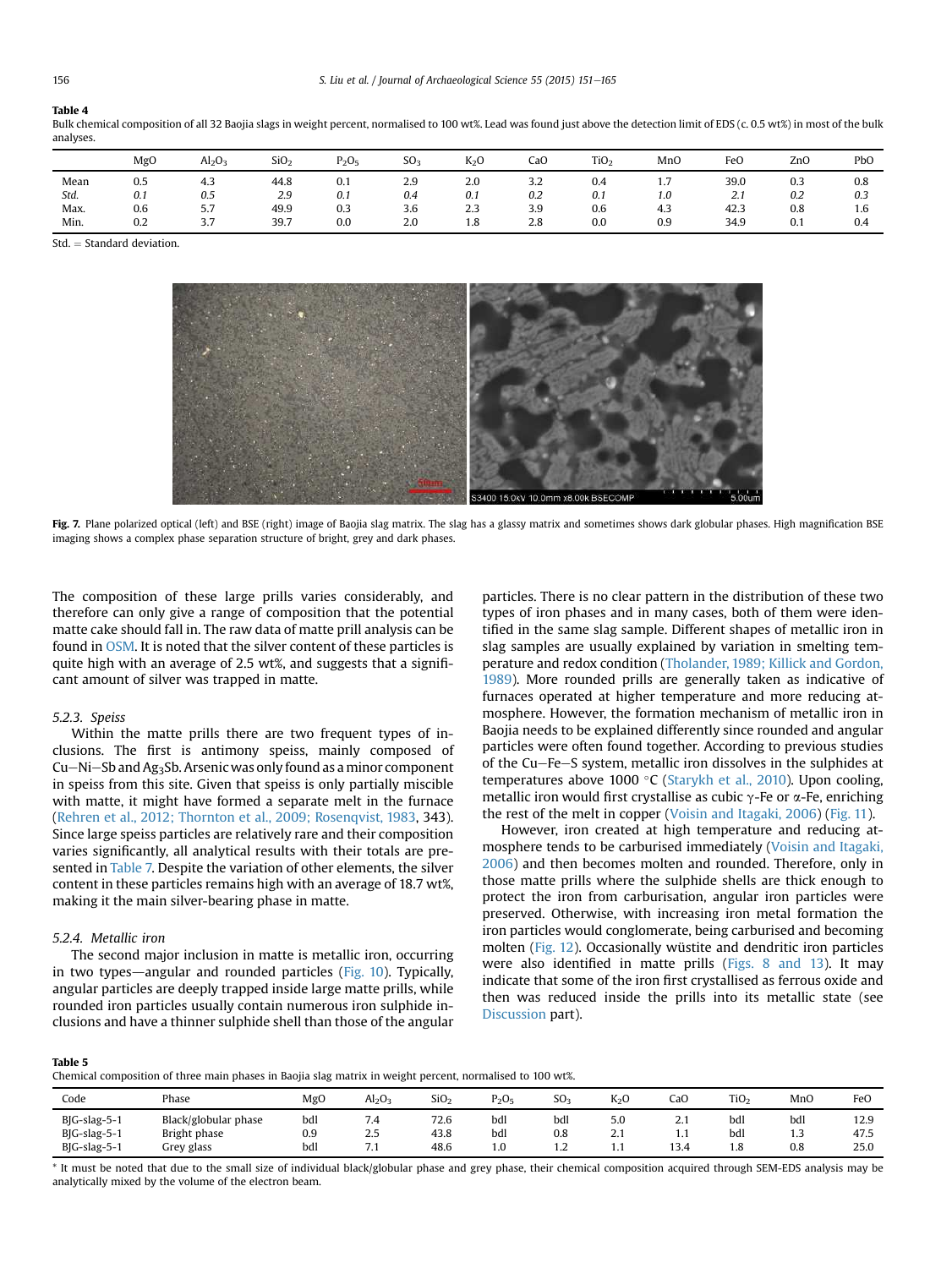<span id="page-6-0"></span>

Fig. 8. Micrographs of two matte prills in Baojia slag. Both of them are dominated by pyrrhotite (Po) and bornite (Bn) solid solution. Speiss and wüstite particles were also identified in these particles.



Fig. 9. Speiss present in Baojia matte inclusions, consisting of multiple phases.

### 5.2.5. Lead and silver

Occasionally, argentiferous lead and silver metal inclusions were identified in matte prills as well. The lead inclusions are small (less than 10  $\mu$ m) and their composition may not be representative of the lead bullion produced. The bulk composition of these prills is quite variable but typically shows  $2-3$  wt% Ag, rarely reaching more than 50 wt%. Metallic silver was found associated with lead and speiss, and typically contains  $2-20$  wt% Sb. Gold was rarely identified, with a mere eight (in four different samples) out of more than four hundred EDS analyses revealing gold. Interestingly, in all cases, gold was found associated with metallic silver [\(Fig. 14](#page-9-0)) rather than with speiss or matte. This may reflect that gold has a stronger affinity to metallic silver and will preferentially partition with silver into metallic lead.

# 6. Experimental reconstruction (see OSM for experimental conditions and re-melting tests)

The results of our analyses of the slag samples indicated a considerable degree of interaction between silicate and sulphide

#### Table 6

Chemical composition of matte globules in Baojia slag samples in weight percent, normalised to 100 wt%. This is a summary of 82 bulk prill analyses, giving the range of composition for potential matte produced at this site.

|      |  |  | Fe Ni Cu Zn As Ag |  |                                           | lSb | Ph   |
|------|--|--|-------------------|--|-------------------------------------------|-----|------|
| Mean |  |  |                   |  | 1.4 26.6 47.6 0.3 12.1 bdl 0.4 2.5 4.3    |     | -4.8 |
| Std. |  |  |                   |  | 4.5 5.6 13.6 0.7 7.4 0.2 0.9 2.5 5.7      |     | 9.2  |
| Max  |  |  |                   |  | 22.2 36.5 77.9 2.7 39.0 1.2 6.6 14.4 32.6 |     | 50.6 |
| Min  |  |  |                   |  | bdl 11.6 14.5 bdl 3.3 bdl bdl bdl bdl     |     | bdl  |

The high Ag content of these globules is shaded.

melts, and the presence of metallic iron in the matte inclusions pointed to the potential use of the iron reduction process (IRP) at Baojia. Based on these observations, a series of experiments were conducted to test our reconstruction of the smelting process at Baojia, and to investigate the proposed reaction mechanism of lead

Table 7

Chemical composition of speiss inclusions in Baojia slag samples in weight percent.

| Code                   | S   | Fe   | Ni   | Cu   | As   | Ag   | Sb   | Pb   | Total |
|------------------------|-----|------|------|------|------|------|------|------|-------|
| $B$ $G-2-1$            | bdl | 3.9  | 5.2  | 13.7 | 1.4  | 28.7 | 51.2 | bdl  | 104.2 |
| $B$ $G-2-1$            | bdl | 11.1 | bdl  | 6.2  | bdl  | 22.3 | 47.1 | 13.4 | 100.2 |
| $B$ $G-2-1$            | bdl | 1.6  | 6.3  | 32.3 | 0.7  | 7.7  | 49.9 | 5.0  | 103.3 |
| $B$ $G-2-2$            | bdl | 1.4  | 4.3  | 34.9 | bdl  | 2.1  | 17.6 | 39.7 | 100.0 |
| $B$ <sub>I</sub> G-2-2 | bdl | 3.8  | 2.1  | 28.0 | bdl  | 25.0 | 34.2 | 6.7  | 100.0 |
| $B$ <sub>I</sub> G-2-3 | bdl | 0.7  | 1.2  | 21.2 | bdl  | 38.3 | 34.7 | 7.3  | 103.3 |
| $B$ <sub>I</sub> G-2-3 | 0.7 | 3.1  | bdl  | 37.4 | bdl  | 17.1 | 41.9 | 4.8  | 105.1 |
| $B$ $G-3-1$            | bdl | 6.9  | 8.6  | 2.0  | bdl  | 17.7 | 70.8 | 0.0  | 106.0 |
| $B$ <sub>I</sub> G-3-3 | 1.8 | 3.2  | 7.1  | 16.3 | 1.3  | 5.6  | 58.0 | 13.3 | 106.5 |
| $B$ <sub>I</sub> G-3-3 | bdl | 5.8  | 6.0  | 25.7 | 4.9  | 10.8 | 46.9 | bdl  | 100.1 |
| $B$ <sub>I</sub> G-3-4 | bdl | 7.5  | 9.5  | 38.9 | 5.9  | 1.2  | 38.0 | bdl  | 101.1 |
| $B$ <sub>I</sub> G-3-4 | bdl | 5.4  | 9.0  | 41.8 | 3.6  | 0.8  | 40.0 | bdl  | 100.7 |
| $B$ <sub>I</sub> G-3-4 | bdl | 2.7  | 8.9  | 14.2 | 1.7  | 9.1  | 41.9 | 25.3 | 103.6 |
| $B$ <sub>I</sub> G-3-6 | 0.7 | 5.3  | 2.0  | 48.3 | 0.7  | 4.2  | 40.0 | 4.0  | 105.2 |
| $B$ <sub>I</sub> G-3-6 | 3.5 | 6.9  | 2.3  | 50.6 | bdl  | 3.1  | 38.1 | 0.0  | 104.5 |
| $B$ <sub>I</sub> G-3-6 | 4.1 | 22.2 | bdl  | 11.3 | 13.0 | 37.4 | 12.1 | 8.8  | 108.9 |
| $B$ <sub>I</sub> G-3-6 | 0.7 | 3.9  | 0.5  | 59.1 | 0.0  | 4.4  | 32.9 | 1.0  | 102.7 |
| $B$ $G-4-1$            | bdl | 6.1  | 4.6  | 0.0  | 3.9  | 31.6 | 54.2 | 0.0  | 100.4 |
| $B$ $G-4-1$            | bdl | 3.6  | bdl  | 7.6  | 0.0  | 55.1 | 22.4 | 16.8 | 105.5 |
| $B$ <sub>I</sub> G-4-2 | bdl | 2.3  | 22.8 | 0.0  | 8.8  | 24.4 | 43.0 | 0.0  | 101.2 |
| $B$ $G-5-6$            | bdl | 1.6  | 0.7  | 30.2 | bdl  | 31.1 | 32.2 | 8.7  | 104.5 |
| $B$ $G-5-6$            | bdl | 1.0  | 0.8  | 35.0 | bdl  | 20.1 | 39.2 | 6.8  | 102.9 |
| $B$ $G-5-6$            | bdl | 1.6  | 0.7  | 30.2 | bdl  | 31.1 | 32.2 | 8.7  | 104.5 |
|                        |     |      |      |      |      |      |      |      |       |

The high Ag content of speiss inclusions is shaded.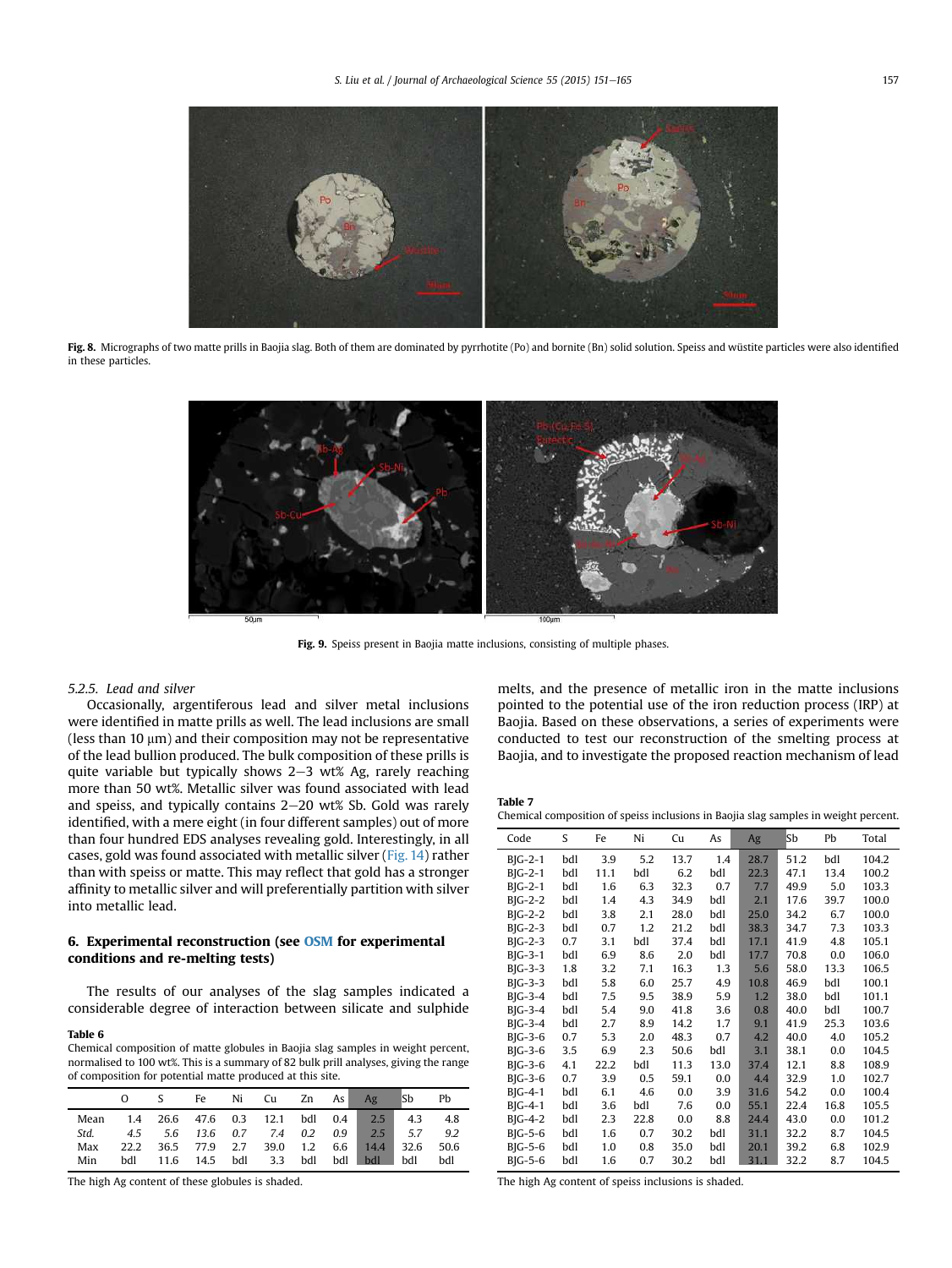<span id="page-7-0"></span>smelting using metallic iron ([Table 8\)](#page-9-0). Sample BJG-slag-4-2 was randomly selected to represent the Baojia slag, and a wüstite (FeO) and sulphide-free bloomery iron smelting slag from Austria was used to simulate a slag matrix based on self-fluxing iron-rich quartz gangue, prior to its interaction with the sulphidic ore. Commercially available galena (PbS), pyrite (FeS<sub>2</sub>) and chalcopyrite (CuFeS<sub>2</sub>) were mixed to resemble archaeological ores. Re-melting tests showed that at 1100 °C the BJG-slag-4-2 became liquid, while the fayalitic bloomery slag remained solid. Experimental temperature was accordingly set as  $1100$  °C. In the first two experiments, the bloomery slag was mixed with galena and iron metal to simulate IRP. SL2 contained additionally pyrite to explore its role in the IRP. SL3 to SL5 were a series of re-melting experiments to study the interaction between matte and slag more generally. In order to test whether the interaction of sulphides and silicate melts is restricted to the presence of highly reactive substances -such as lead sulphide and metallic iron-, we conducted these experiments using the same bloomery slag and chalcopyrite ore as the sole ingredients. The chemical composition of the sulphidic phase in chalcopyrite ore analysed with EPMA-EDS is presented in [Table 10.](#page-10-0)

6.1. Analytical results of iron reduction process experiments (SL1 and SL2)

[Fig. 15](#page-10-0) shows the cross-section of experiments  $SL1-SL2$ ; the bulk chemical compositions of slag and matte produced are displayed in [Tables 9 and 10,](#page-10-0) respectively. SL1, formed from the reaction of bloomery slag, galena and metallic iron, solidified as a porous body of slag with a significant amount of matte and metallic lead trapped in it, a thin separate matte layer and a lead cake at the bottom [\(Fig. 15](#page-10-0) and [Fig. 16](#page-11-0)). SL2, from a charge of bloomery slag, galena, pyrite and metallic iron, solidified into a denser body of slag with perfectly separated matte and lead layers beneath it. Both slags are fayalitic with large amounts of sulphidic inclusions. The smelting introduced significant amounts of sulphur (3.5wt% and 4.1 wt% as  $SO_3$ ) and lead (1.0 wt% and 3.2 wt% as PbO) to the slag, mostly as finely dispersed matte inclusions. It is important to note that the sulphide inclusions in the slag and matte cakes are predominantly iron sulphide, which indicates an extensive reaction between iron and galena. The dendritic metallic iron particles in SL1 matte are likely to be the re-crystallised unreacted iron ([Fig. 17\)](#page-11-0)



Fig. 10. Metallic iron prills and particles within matte globules in Baojia slag samples. The four images on the top show angular iron particles trapped in matte prills, while the two on the bottom show rounded iron particles with numerous sulphide inclusions. We see the angular and rounded iron particles as stages in a continuum of increasing metallic iron formation.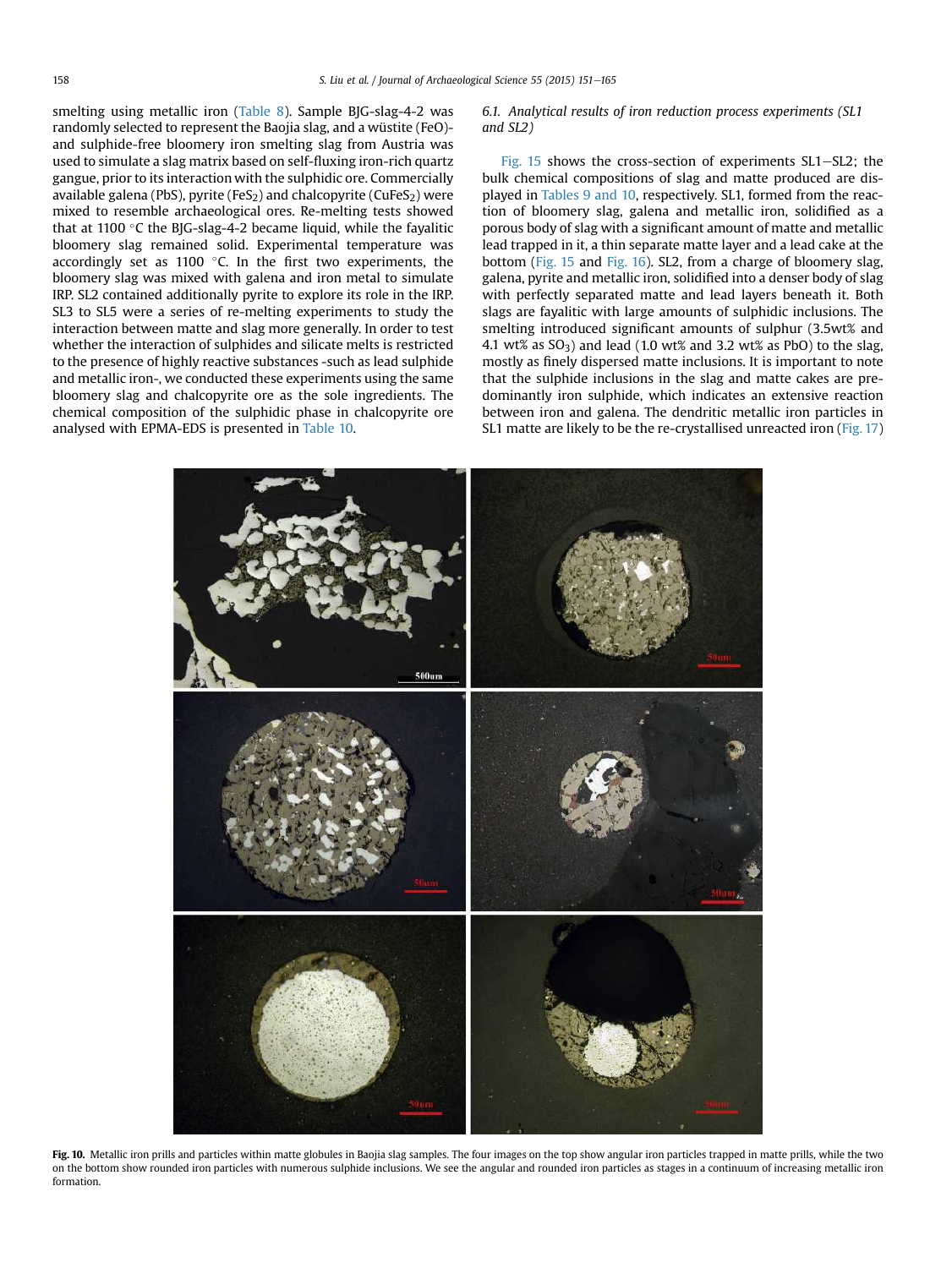<span id="page-8-0"></span>

Fig. 11. Ternary diagram of the carbon-saturated Cu-Fe-S system at 1200 °C (1473 K) (in atom percent, after [Voisin and Itagaki, 2006](#page-14-0)). Most matte prills bearing metallic iron particles fall in zone I. A melt in this zone (exemplified by four lines in the middle of this zone) will separate at this temperature into metallic iron  $(L_2,$  lower right corner) and a relatively copper-rich sulphide melt (top line of this zone, matte).

and indicate that the reaction in SL1 is less complete than SL2. The matte of experiment SL2 retained about twice as much lead ([Table 10](#page-10-0): 11 wt%) than the matte in SL1 (5.6 wt%), even though the charge for experiment SL2 contained additional pyrite while SL1 had only galena and metallic iron added to the bloomery slag. Furthermore, metallic lead prills and significant amounts of oxygen were identified in matte prills and cakes from both experiments. Apart from its increased lead and sulphur content and somewhat lower iron oxide, SL1 slag is not much different from the original bloomery slag. In contrast, SL2 slag has a significantly lower FeO/  $SiO<sub>2</sub>$  ratio than both the original slag and SL1, despite the fact that the SL2 charge was richer in iron than SL1, through the added pyrite.

#### 6.2. The interaction of sulphides with silicate melts  $(SL3-SL5)$

The slags from SL3-SL5 (bloomery slag with successive additions of chalcopyrite, [Table 2\)](#page-4-0) were all fully molten during the experiments, even though the pure bloomery slag would not melt at this temperature (see above). Through the repeated re-melting process, the FeO/SiO<sub>2</sub> ratio of the slag decreased significantly, though the experimental temperature remained the same and more iron was added to the batch with each addition of fresh chalcopyrite to the slag from the previous experiment ([Table 8](#page-9-0)). The slags from SL4 and SL5 have similar chemical composition and phase separation structure to Baojia slag ([Table 9](#page-10-0), [Fig. 18](#page-12-0)). This structure seems to be associated with the silica-rich nature of these slags. The increased lime content of the slag is presumably due to calcium-bearing gangue present within the chalcopyrite ore. The composition of gangue minerals in chalcopyrite was not quantified in this research due to its limited relevance to the research aim; composition of chalcopyrite in [Table 10](#page-10-0) only reflects the average of the sulphide phases inside the ore. It is noticeable that the matte from all three experiments has a Fe/Cu weight ratio much higher than the original chalcopyrite [\(Table 10\)](#page-10-0). Since no copper-rich phase was removed from the matte, this shift in ratio indicates the absorption of iron from the silicate melt into the sulphide melt.

# 7. Discussion

The discussion focuses on the reconstruction of the Baojia smelting technology in the light of experimental work. The interaction between silicate and sulphide melt will be further explored in a separate paper and is considered here only as far as it is relevant for the Baojia technology. Two observations in our experiments seemed counter-intuitive or demanded otherwise further exploration. First, the Baojia slag has a much lower melting temperature than the bloomery slag, even though it has considerably higher silica and lower iron oxide content. Second, there is a significant extent of ion exchange between silicate and sulphide melts, with a strong preference for iron to move from the slag into the matte.

# 7.1. Reconstruction of Baojia smelting technology

[Dube \(2006\)](#page-13-0) suggested that lead smelting using the IRP would require a high operating temperature, since according to him only liquid iron could react effectively with lead sulphide. The presumed high operating temperature seemed reinforced when the composition of Baojia slag was plotted into the ternary  $FeO-Al_2O_3-SiO_2$ system. In order to do this, the chemical composition was reduced to three main components ( $SiO<sub>2</sub> - Al<sub>2</sub>O<sub>3</sub> - FeO$ ) by adding MgO, CaO, MnO and ZnO to FeO ([Fig. 19](#page-12-0)). Since the PbO content in all bulk analyses is very low, it is not likely to have had any considerable influence on the slag melting temperature. The melting temperature of Baojia slag suggested by this diagram is mostly between 1300 and 1500 $\degree$ C, with a long 'tail' in the diagram crossing several isotherms, even though supposedly slag samples should follow the contour of the isotherms or fall within a trough between highermelting compositions ([Rehren et al., 2007](#page-13-0)). Furthermore, metallic iron was found within the Baojia samples co-existing with a silicarich glassy slag, which is typically taken as indicative of furnaces operating not only at high temperature but also at strongly reducing conditions, as is required to prevent iron from entering



Fig. 12. Iron particles and prills in their transitional states. Left: iron particles begin to conglomerate. Right: iron particles become rounded into an irregular oval shape.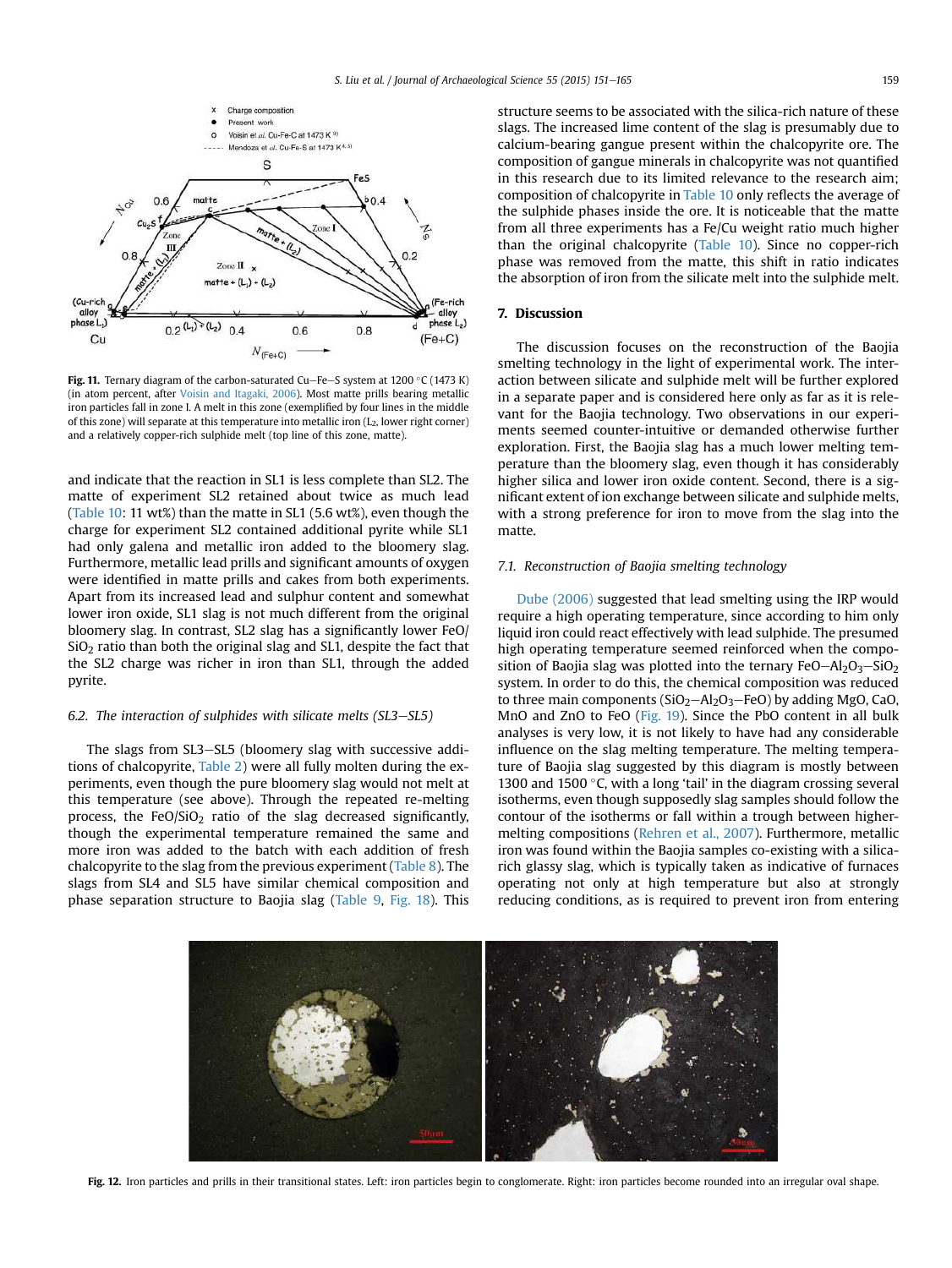<span id="page-9-0"></span>

Fig. 13. Wüstite was occasionally identified within the matte prills (left). Dendritic iron particles (right).

slag as iron oxide [\(Fig. 3](#page-2-0) in [Freestone et al., 1985\)](#page-13-0). Considering the relative ease of lead smelting [\(Tylecote and Merkel, 1985](#page-14-0)), it would seem hard to explain why such extreme conditions should have been employed in Baojia, especially when this was identified as a small scale production site which was only sparsely documented by the historical literature.

The re-melting experiment, however, demonstrated that the Baojia slag could be fully molten at 1100 °C (see OSM), which is in stark contradiction to the theoretical estimations. It is unlikely that the reduction of the multi-elemental slag composition into a threecomponent system is responsible for such a strong discrepancy; the three minor oxides that were added to the main oxides add up only to 5-6 wt% in total. Instead, we focus on the significant effect that a high sulphur content has on the melting behaviour of the slag.

1) In most studies of ancient smelting slags, the interaction of sulphides with the silicate slag is not considered. However, modern metallurgical and geological research shows that iron-rich sulphides interact with silicate melts [\(Fincham and Richardson, 1954;](#page-13-0) [Yazawa, 1956; Maclean, 1969; Baker and Moretti, 2011](#page-13-0) and references therein). Sulphur ions can enter the FeO-rich silicate melt through the following reaction ([Poulson and Ohmoto, 1990\)](#page-13-0).

2FeO (silicate melt) + FeS (sulphide melt) =  $2FeO \cdot FeS$  (silicate melt)



Fig. 14. Gold containing speiss inclusion in BJG-slag-3-3. SEM-EDS analysis shows that the metallic silver phase trapped in the speiss contains 2.1 wt% Au. No gold was found in either the lead phase associated with silver or the speiss and matte surrounding them.

Sulphur ions can generally bring down the melting temperature of the silicate system ([Maclean, 1969](#page-13-0)). Adding alumina or lime  $(6-7 \text{ wt})$  to the sulphur-containing slag system will allow it to include significantly more silica at the same temperature ([Yazawa](#page-14-0) [and Kameda, 1953,](#page-14-0) 54 [Table 3\)](#page-4-0). At the same time, significant amounts of iron oxide can migrate into the sulphidic melt [\(Kaiura](#page-13-0) [and Toguri, 1979; Fonseca et al., 2008\)](#page-13-0). In our experiments, bloomery slag with an original liquidus temperature higher than 1100  $\degree$ C became fully molten with various types of sulphide added, demonstrating the fluxing effect of sulphur in the iron oxide-silica system. It thus appears that the Baojia furnace could have operated at a relatively low temperature, despite producing a silica-rich glassy slag. The change in composition of the sulphide phase from the original ore minerals to the more iron-rich matte in the experiments SL3-SL5 demonstrates the chemical interaction of the two melt systems might have also happened in the archaeological case.

2) The widely distributed metallic iron particles and prills in the Baojia slags indicate that the ancient smelters used the IRP to produce lead bullion. It is unclear, however, whether the smelters added metallic iron as the active reagent, or whether the iron metal was formed in situ as part of the smelting process. Most of the iron particles found in the Baojia slag crystallised from the matte, making it difficult to suggest whether metallic iron was added to the furnace charge and dissolved in the matte, or was reduced in situ. [Fig. 3](#page-2-0) in [Freestone et al. \(1985\)](#page-13-0) shows that reducing metallic iron from a silica-rich melt is harder than from free iron oxide, and requires a more reducing furnace. However, little previous research has considered the influence of sulphur in this process. As described above and observation in Fig. 13, liquid

| <b>Table 8</b>                        |  |
|---------------------------------------|--|
| Crucible charges of four experiments. |  |

| Code            | Charge                   | Aim                             |
|-----------------|--------------------------|---------------------------------|
| SL1             | Bloomery slag 180 g;     | To explore the iron             |
|                 | Galena 70 g;             | reduction process               |
|                 | Iron $17g$               |                                 |
| SL <sub>2</sub> | Bloomery slag 180 g;     | To test the role of pyrite      |
|                 | Galena 70 g;             |                                 |
|                 | Pyrite $30 g$ ;          |                                 |
|                 | Iron $17g$               |                                 |
| SL <sub>3</sub> | Bloomery slag 180 g;     | To study interaction between    |
|                 | Chalcopyrite 100 g       | silicate slag and sulphidic ore |
| SL <sub>4</sub> | Slag from SL3 120 $g$ ;  | more generally.                 |
|                 | Fresh chalcopyrite 100 g |                                 |
| SL <sub>5</sub> | Slag from SL4 120 $g$ ;  |                                 |
|                 | Fresh chalcopyrite 100 g |                                 |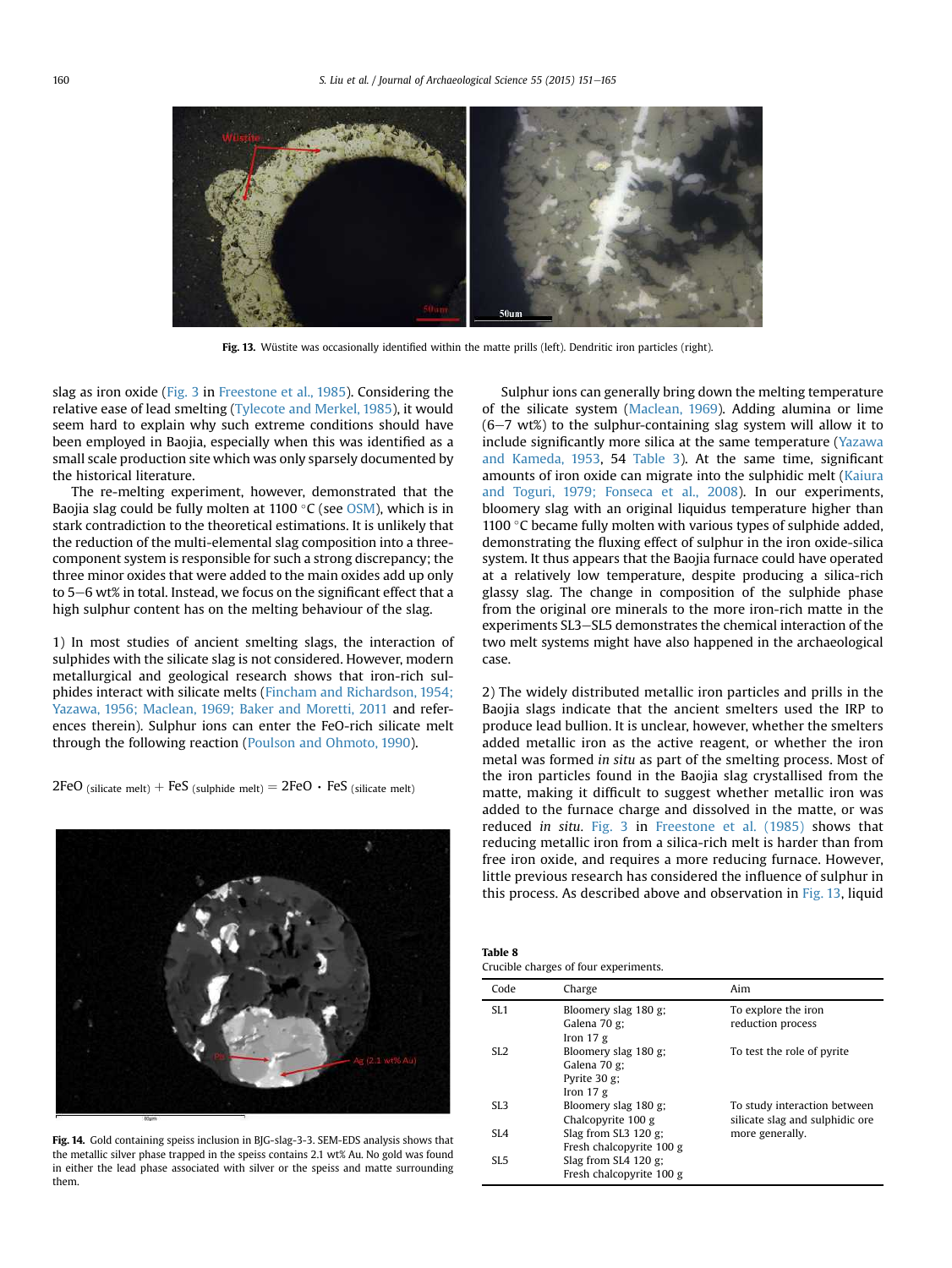<span id="page-10-0"></span>Bulk composition of original and experimental slags in weight percent, normalised to 100 wt%. Large metallic and sulphide inclusions in these slags were excluded from the analyses.

| Code                | Descriptions             | Al <sub>2</sub> O <sub>3</sub> | SiO <sub>2</sub> | SO <sub>3</sub> | K <sub>2</sub> O | CaO | TiO <sub>2</sub> | MnO | FeO  | ZnO | CuO | PbO | FeO/SiO <sub>2</sub> |
|---------------------|--------------------------|--------------------------------|------------------|-----------------|------------------|-----|------------------|-----|------|-----|-----|-----|----------------------|
| Bloomery slag       | -                        | 5.3                            | 32.3             | bdl             | 0.7              | bdl | bdl              | 3.0 | 58.7 | bdl | bdl | bdl | 1.8                  |
| SL1 slag            | $PbS + Fe$               | 5.2                            | 30.1             | 3.5             | 0.7              | 0.5 | bdl              | 2.8 | 55.6 | 0.6 | bdl | 1.0 | 1.8                  |
| SL2 slag            | $PbS + FeS2 + Fe$        | 5.3                            | 32.6             | 4.1             | 0.7              | 0.7 | 0.4              | 2.7 | 50.1 | 0.2 | bdl | 3.2 | 1.5                  |
| Bloomery slag       | -                        | 5.3                            | 32.3             | bdl             | 0.7              | bdl | bdl              | 3.0 | 58.7 | bdl | bdl | bdl | 1.8                  |
| SL3 slag            | Bloomery slag + $CuFeS2$ | 6.2                            | 33.0             | 2.6             | 0.8              | 0.5 | bdl              | 2.8 | 53.0 | 1.0 | bdl | bdl | 1.6                  |
| SL4 slag            | SL3 slag + $CuFeS2$      | 5.7                            | 40.0             | 3.7             | 0.7              | 3.1 | 0.4              | 2.8 | 41.9 | 1.7 | bdl | bdl | 1.0                  |
| SL5 slag            | SL4 slag + $CuFeS2$      | 7.1                            | 44.1             | 3.3             | 0.7              | 5.0 | 0.0              | 2.7 | 37.1 | bdl | bdl | bdl | 0.8                  |
| Baojia slag average | -                        | 4.4                            | 45.1             | 2.9             | 2.0              | 3.2 | 0.4              | 1.8 | 39.4 | bdl | bdl | bdl | 0.9                  |

#### Table 10

Bulk composition of matte produced during the experiments SL1-SL5 in weight percent, normalized to 100 wt%.

| Code                                                                  | Additives                                                        | O  | <sub>S</sub>                                                                                         | Mn Fe | Cu            | Zn | Ph                    | Fe/Cu                 |
|-----------------------------------------------------------------------|------------------------------------------------------------------|----|------------------------------------------------------------------------------------------------------|-------|---------------|----|-----------------------|-----------------------|
| SL <sub>1</sub><br>SL <sub>2</sub>                                    | PbS and Fe<br>PbS. FeS <sub>2</sub> and Fe 6.0 27.1 0.4 55.5 bdl |    | 3.3 28.9 hdl 62.3 hdl                                                                                |       |               |    | $bdl$ 5.6<br>bdl 11.0 |                       |
| Chalcopyrite<br>SL <sub>3</sub><br>SL <sub>4</sub><br>SL <sub>5</sub> | Chalcopyrite<br>Chalcopyrite<br>Chalcopyrite                     | 41 | bdl 36.9 bdl 31.9 34.7 bdl bdl<br>27.8 0.5 43.9 22.2 1.6 hdl<br>35 287<br>2.6 29.3 0.4 38.5 26.2 2.9 | 0.5   | 40.9 23.6 2.8 |    | hdl<br>hdl            | 0.9<br>20<br>17<br>15 |

matte can dissolve large amounts of ferrous oxide which can then be reduced to metallic iron. The authors are currently unaware of any thermodynamic calculation of the relevant processes in an archaeological context, but the empirical evidence from the experiments reported above indicates the potential to separate iron oxide from a silicate structure and reduce it to metallic iron by means of this process, even without strongly reducing conditions.

Though it is difficult to differentiate iron reduced in situ from added metallic iron, we argue that for any of these mechanisms, lead smelting by IRP can be done at a relatively low temperature and mildly reducing conditions. Iron sulphides play an important role in this process since they can bring down the melting temperature of the slag, lead sulphide and metallic iron [\(Sharma](#page-13-0) [and Chang, 1979; Erick and Ozok, 1994\)](#page-13-0). Moreover, the sulphides presumably prevent the iron metal from (re-)oxidising by dissolving it in the sulphidic melt. Experiment SL1 and SL2 showed that without adding extra iron sulphide to the charge, the reaction is slower and the separation between slag and metal is less perfect. However, it must be taken into account that the real smelting operated on a much larger scale and much longer time than in our experiments, and consequently the iron sulphide created in the smelting process would probably eventually gather to a significant volume, providing a proper reaction environment.

# 7.2. Contextualised interpretation of Baojia technology and its archaeological implications

Based on the previous technical discussion, the Baojia technology can be summarised as one that used metallic iron (either added or reduced from the furnace charge) to reduce lead from its sulphide. The particular conditions in the furnace facilitated the breakdown of the auriferous quartz grains seen in the gossan ore, releasing the electrum into the melt. The free metallic lead then collected the gold and silver before forming a separate melt at the bottom of the furnace. The furnace temperature for this process was probably low (not necessarily much higher than 1100  $\degree$ C) and the atmosphere only mildly reducing, while the sulphide content of the system ensured complete fusion of the quartz and hence full recovery of gold particles, even at this low temperature. Gold was rarely identified within the Baojia slag. However, considering its low concentration in the ores and our limited data and the analytical methods used, it is impossible at this stage of our research to estimate gold recovery efficiency.

Considering the sulphur content in the Baojia slag, a significant amount of matte might have been produced. The matte prills in the slag are high in silver  $(2-3 wt\% , Table 6)$  $(2-3 wt\% , Table 6)$  $(2-3 wt\% , Table 6)$  and relatively low in lead.



Fig. 15. Cross-sections of SL1 (left) and SL2 (right). The material inside the crucible separated into three layers. Top: slag, middle: matte, bottom: lead.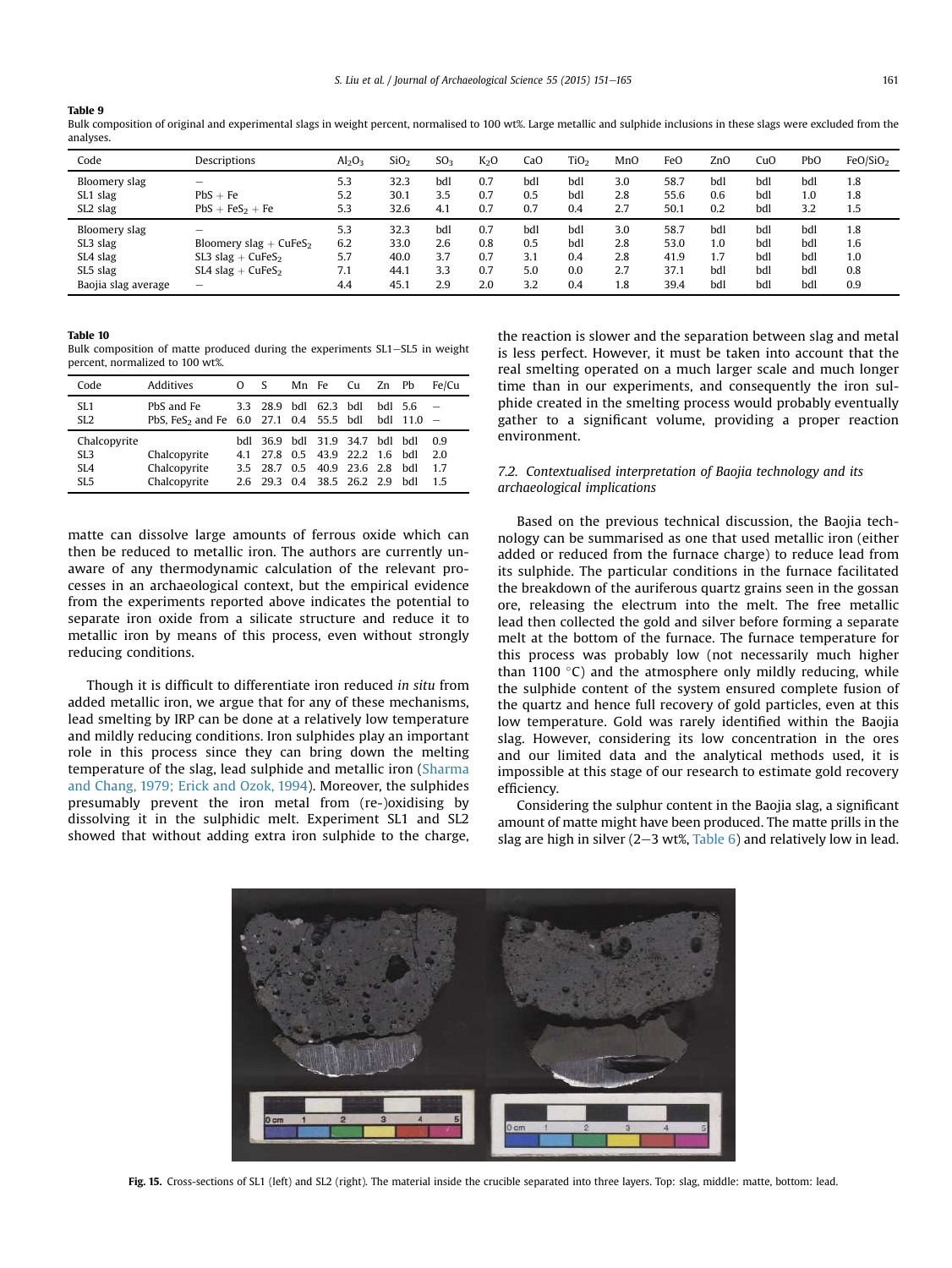<span id="page-11-0"></span>

Fig. 16. Cross-section of SL1 slag. Numerous metallic lead and matte prills were found trapped in the slag.

Most of the silver was trapped in antimony speiss phases within the matte. There is an ongoing debate in the European context whether argentiferous speiss produced as the by-product of smelting could be further desilvered ([Craddock et al., 1985; Kassianidou, 1998](#page-13-0)). The high silver content of the matte from Baojia, reaching several percent by weight, certainly suggests that it should have been further processed, especially considering the cut-off grade for economic desilvering of lead metal in ancient times, estimated at around 500-1000 ppm ([Tylecote, 1987,](#page-13-0) 140; [Rehren and Prange,](#page-13-0) [1998](#page-13-0)). The Baojia smelters might have strived to increase silver recovery by further processing their matte and speiss, for instance by roasting and charging it back to the smelting furnace, since we have not yet found any matte cake in this site. However, as [Kassianidou \(1998\)](#page-13-0) pointed out, speiss is a difficult material to work and is even considered to be problematic by modern metallurgists ([Bachmann 1982,](#page-13-0) 29; [Rosenqvist, 1983,](#page-13-0) 343), and therefore desilvering speiss may not have brought much additional profit for ancient smelters. In general, the Baojia technology appears as not very efficient in terms of recovering silver.

An arguably more efficient method to improve silver recovery would have been to increase the lead/silver ratio in the furnace by adding more metallic lead or lead sulphide ores. Considering the relatively low lead content in both Baojia slag and matte prills, as well as the amount of free metallic iron, Baojia smelters would have been able to reduce more lead in the furnace by adding extra galena; the produced lead would have probably collected more silver from the system. There were several significant silver and lead mines located quite close to the site of Baojia ([Zhang, 1954,](#page-14-0) 21-41; [Golas, 1999](#page-13-0), 106-136; [Wang, 2005,](#page-14-0) 428-457; Katō, 2006 [1926], 391–434 for literature evidence). For example, there was one site called Yan Shan (铅山), which in Chinese means the mountain of lead; the literature of Tang, Song, and Yuan periods  $(7th-14th$  century) recorded it as a lead production site ([Zhang,](#page-14-0)  $1954$ ,  $25-34$ ). It is geographically close to the site of Baojia, and the two sites are connected by the Xin River. If Baojia smelters had aimed to recover all the silver from their ore, it would not have been hard for them to import some lead from those adjacent areas. However, as we have seen in many cases, ore efficiency or metal yield was not the only concern of ancient smelters ([Cohen et al.,](#page-13-0) [2009; Shennan, 1999; Rehder, 1994](#page-13-0)). Production in Baojia most likely was a local activity and a relatively simple technology, and not embedded in a wider network as would have been necessary to import lead ores. Wang  $(2005, 175-206)$  has reviewed the taxation methods of the metal industries during the Song Dynasty and suggested several organisation methods of metal production for this period. In many cases, workers at small mines were only parttime and would still need to pay their main tax with agricultural output. Given the relatively small scale of the operation, it is not likely that the workers of Baojia were professional smelters.



Fig. 17. Optical micrographs of SL1 and SL2 slag and matte. Slag consists of a glassy matrix with predominant fayalite and frequent matte prills. Matte cakes from both experiments are dominated by pyrrhotite. Dendritic metallic iron was also identified in SL1 matte.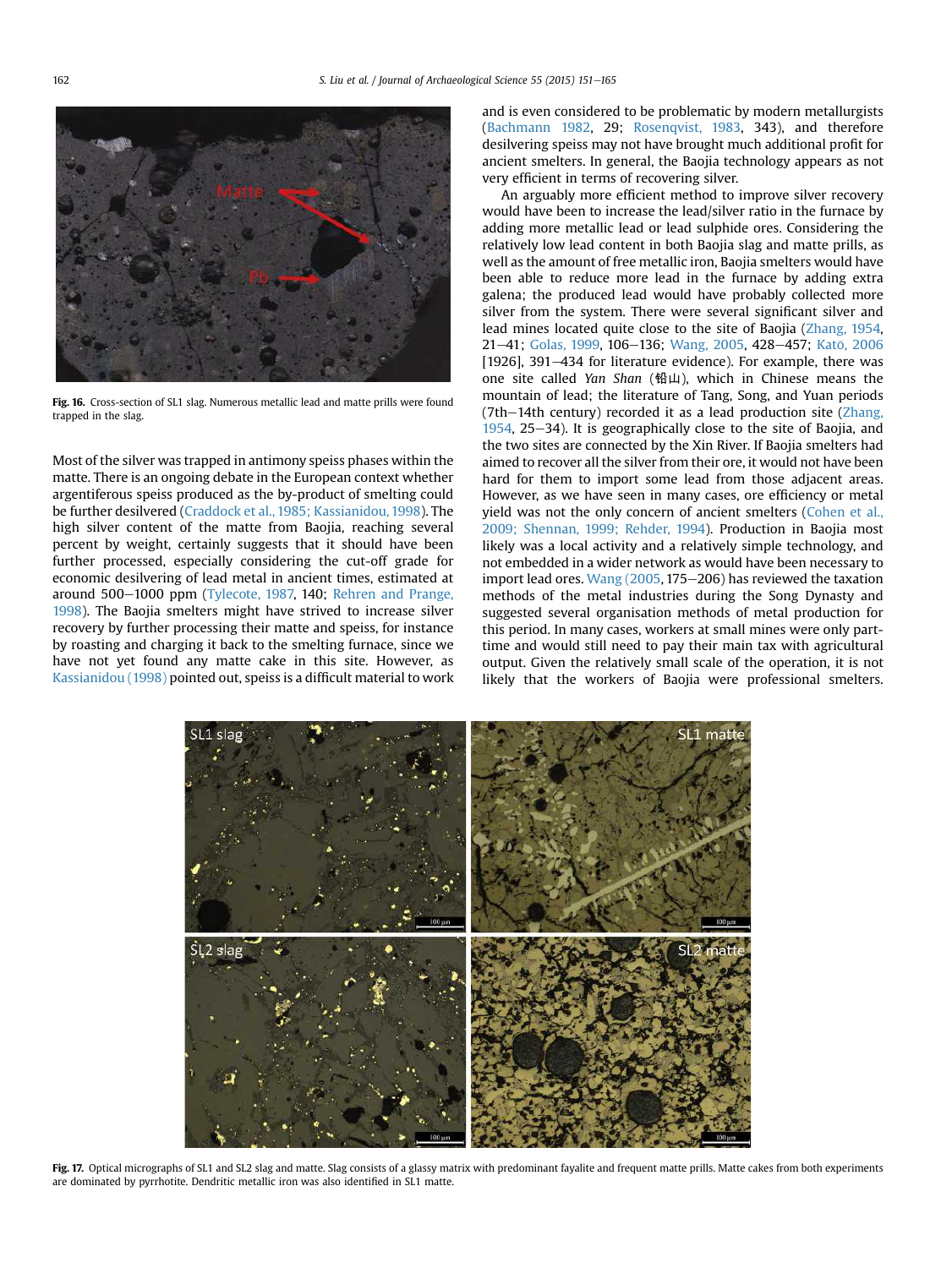<span id="page-12-0"></span>

Fig. 18. Optical and high magnification BSE images of the archaeological Baojia slag BJG-slag-1-5 (left) and the experimental SL4 slag (right). Both cases have the same phase separation microstructure consisting of bright grey and globular dark phases, even though SL4 is based on an originally fayalitic slag.

Winning some silver and gold from ores in a relatively simple manner would be appealing for them, but importing lead from another county to squeeze out the last drops of silver might have been beyond their means of organisation and capital investment.



Fig. 19. FeO $-AI_2O_3-SiO_2$  ternary diagram (after [Muan, 1957](#page-13-0)). The Baojia slag samples mostly plot in an area of high melting temperatures, while the bloomery slag used in the experiments plotted in the area between isotherms of 1150 and 1200  $^{\circ}$ C.

#### 8. Conclusion and outlook

Production remains from the site of Baojia in Jiangxi province, central-south China provide us a unique insight into gold and silver production in the imperial period of China, barely studied by previous researchers. Combining analyses of archaeological remains and laboratory experiments, the Baojia technology was reconstructed as smelting a mixture of sulphidic and gossan ores in a relatively low temperature furnace to produce lead bullion containing gold and silver, with metallic iron identified as the main reductant. Ore efficiency at this site was not high since much silver was lost in smelting by-products such as matte and speiss. Setting these technological choices in the geological and social contexts of this site we argue that the precious metal production in Baojia was operated by part-time smelters whose primary concern was not ore efficiency. Instead, they operated a relatively low-key and low-scale smelting process adapted to their limited organisational and technological capacity.

It is beyond the scope of this paper to discuss the origin and spread of IRP in ancient times but it is certainly an interesting question to explore in the future. The current research for the first time demonstrated that this technology could be practiced by early smelters in a relatively simple manner. It also provides the reference data to search for evidence of this technology elsewhere, and it is hoped that more studies on this issue will help to answer where and how the nonprofessional workers such as those at the site of Baojia would have learned to smelt their ore by  $IRP - if$  they were at all aware that they used this particular technology. The near-surface iron oxide-rich gossan accessible to small-scale miners and smelters could just have made for a fortuitous selffluxing charge combining residual lead-bearing primary sulphidic ore and auriferous quartz gangue, suitable for furnaces that did not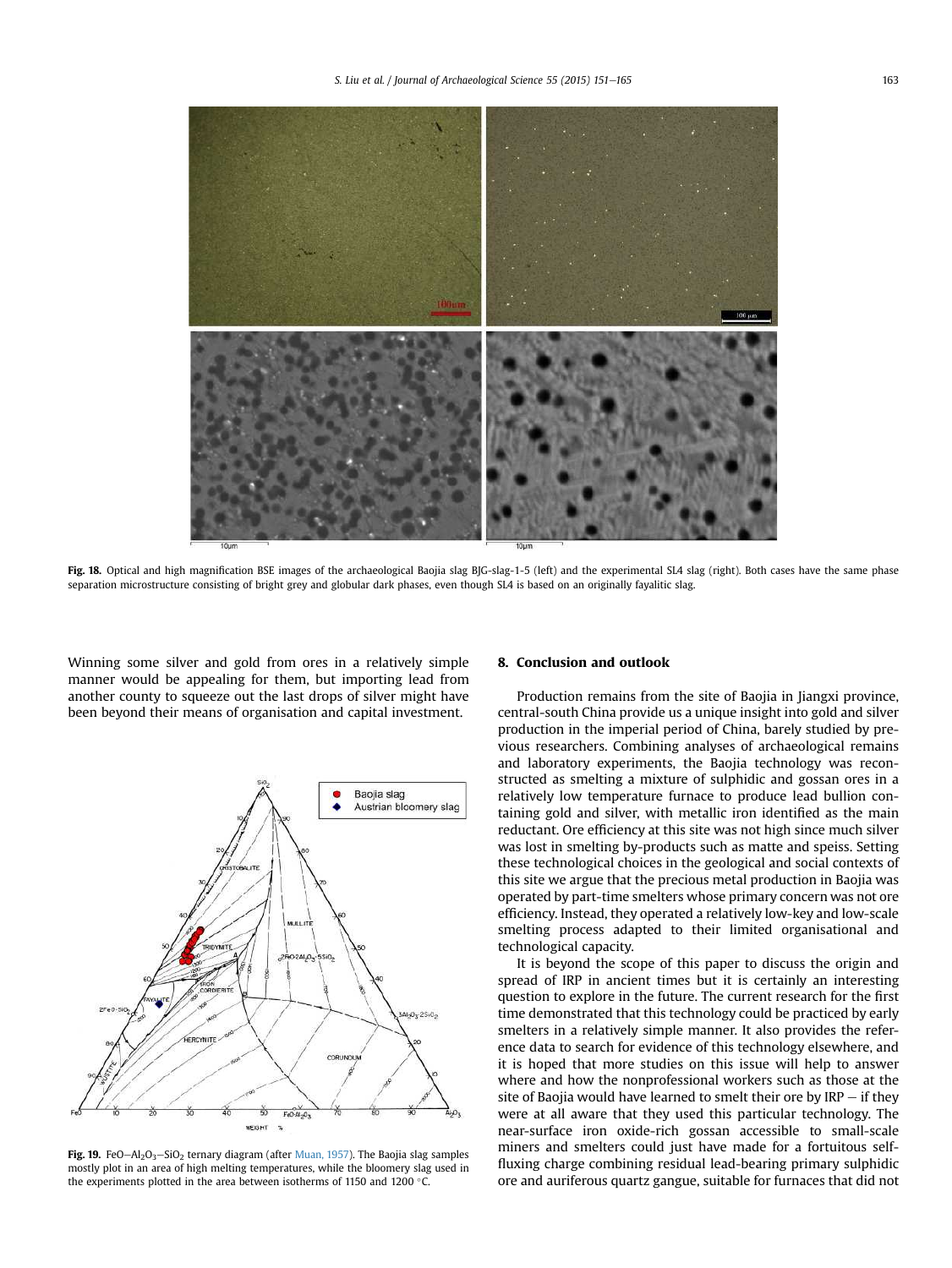<span id="page-13-0"></span>require the capital investment, level of organisation and economic network needed to operate the powerful blast furnaces of the time.

Finally, the ongoing research also gives new insights beyond the smelting mechanism of lead and precious metals. Sulphur is demonstrated to have a critical influence on the melting temperature and chemical behaviour of slag. In sulphur-rich systems, iron reduction can take place at relatively low temperature and mildly reducing conditions. More broadly, this research proved the importance of experimental simulation in interpreting a relatively unusual technology.

### Acknowledgements

This research is part of the PhD project by the first author at the UCL Institute of Archaeology and the Institute for Archaeo-Metallurgical Studies, generously funded by Rio Tinto (UK) and the Sino-British Fellowship Trust. The field investigation and radiocarbon dating of this project was also funded by the National Natural Science Foundation of China (NO.10405003) and the State Administration of Cultural Heritage, China. We gratefully acknowledge the help of Mr. Shizhong Liu from the Jiangxi Provincial Museum in China who first identified this site, kindly bringing it to our knowledge, and inviting us for field investigations. We also appreciate the help from colleagues in the Bureau of Radio, Television and Culture of Shangrao County (上饶县 广播电视文化局), who arranged all our field trips and accompanied us in the whole investigation process. Special thanks are given to Ms. Ruth Fillery-Travis for kindly providing the bloomery slag used in the experiments. We also like to thank Mr. Kevin Reeves, Dr. Harriet White, Prof. Ian Freestone, Dr. Wenli Zhou and Mr. Haifeng Liu for their invaluable help and advice in our lab work and experimental study.

#### Appendix A. Supplementary data

Supplementary data related to this article can be found at [http://](http://dx.doi.org/10.1016/j.jas.2014.12.023) [dx.doi.org/10.1016/j.jas.2014.12.023.](http://dx.doi.org/10.1016/j.jas.2014.12.023)

#### References

- Bachmann, H.G., 1982. The Identifi[cation of Slags from Archaeological Sites. Insti](http://refhub.elsevier.com/S0305-4403(14)00484-1/sref600)[tute of Archaeology, London.](http://refhub.elsevier.com/S0305-4403(14)00484-1/sref600)
- [Bachmann, H.G., 1995. Sophisticated Roman recovery techniques for gold. Inst.](http://refhub.elsevier.com/S0305-4403(14)00484-1/sref1) [Archaeo-Metall. Stud. Newsl. 19, 7](http://refhub.elsevier.com/S0305-4403(14)00484-1/sref1)-[9.](http://refhub.elsevier.com/S0305-4403(14)00484-1/sref1)
- [Baker, D.R., Moretti, R., 2011. Modeling the solubility of sulfur in magmas: a 50-year](http://refhub.elsevier.com/S0305-4403(14)00484-1/sref2) [old geochemical challenge. Rev. Mineral. Geochem. 73, 167](http://refhub.elsevier.com/S0305-4403(14)00484-1/sref2)-[213.](http://refhub.elsevier.com/S0305-4403(14)00484-1/sref2)
- [Bayley, J., Crossley, D., Ponting, M., 2008. Metals and Metalworking: a Research](http://refhub.elsevier.com/S0305-4403(14)00484-1/sref3) [Framework for Archaeometallurgy. The Historical Metallurgy Society, London.](http://refhub.elsevier.com/S0305-4403(14)00484-1/sref3)
- [Blanchard, I., 1992. Technical implications of the transition from silver to lead](http://refhub.elsevier.com/S0305-4403(14)00484-1/sref4) [smelting in twelfth century England. In: Willies, L., Cranstone, D. \(Eds.\), Boles](http://refhub.elsevier.com/S0305-4403(14)00484-1/sref4) [and Smeltmills. Historical Metallurgy Society, Matlock Bath, pp. 9](http://refhub.elsevier.com/S0305-4403(14)00484-1/sref4)-[12](http://refhub.elsevier.com/S0305-4403(14)00484-1/sref4).
- [Bunker, E.C., 1993. Gold in the ancient Chinese world: a cultural puzzle. Artibus](http://refhub.elsevier.com/S0305-4403(14)00484-1/sref5) [Asiae 53, 27](http://refhub.elsevier.com/S0305-4403(14)00484-1/sref5)-[50](http://refhub.elsevier.com/S0305-4403(14)00484-1/sref5).
- [Bunker, E.C., 1994. The enigmatic role of silver in China. Orientations 25, 73](http://refhub.elsevier.com/S0305-4403(14)00484-1/sref6)-[78](http://refhub.elsevier.com/S0305-4403(14)00484-1/sref6).
- [Cohen, C.R., Rehren, Th, Buren, M.V., 2009. When the wind blows: environmental](http://refhub.elsevier.com/S0305-4403(14)00484-1/sref7) [adaptability in current day silver production within the Bolivian Andes. In:](http://refhub.elsevier.com/S0305-4403(14)00484-1/sref7) [Moreau, J.F., Auger, R., Chabot, J., Herzog, A. \(Eds.\), Proceedings of the 36th](http://refhub.elsevier.com/S0305-4403(14)00484-1/sref7) International Symposium on Archaeometry, CELAT, Université Laval Qué[bec,](http://refhub.elsevier.com/S0305-4403(14)00484-1/sref7) [pp. 465](http://refhub.elsevier.com/S0305-4403(14)00484-1/sref7)-[475.](http://refhub.elsevier.com/S0305-4403(14)00484-1/sref7)
- [Craddock, P.T., 1995. Early Metal Mining and Production. Edinburgh University](http://refhub.elsevier.com/S0305-4403(14)00484-1/sref8) [Press, Edinburgh.](http://refhub.elsevier.com/S0305-4403(14)00484-1/sref8)
- [Craddock, P.T., Freestone, I.C., Gale, N.H., Meeks, N.D., Rothenberg, B., Tite, M.S.,](http://refhub.elsevier.com/S0305-4403(14)00484-1/sref9) [1985. The investigation of a small heap of silver smelting debris from Rio Tinto,](http://refhub.elsevier.com/S0305-4403(14)00484-1/sref9) [Huelva, Spain. In: Craddock, P.T., Hughes, M.J. \(Eds.\), Furnaces and Smelting](http://refhub.elsevier.com/S0305-4403(14)00484-1/sref9) [Technology in Antiquity. British Museum, London, pp. 199](http://refhub.elsevier.com/S0305-4403(14)00484-1/sref9)-[217.](http://refhub.elsevier.com/S0305-4403(14)00484-1/sref9)
- [Dube, R.K., 2006. The extraction of lead from its ores by the iron-reduction process](http://refhub.elsevier.com/S0305-4403(14)00484-1/sref10)[a historical perspective. JOM 58, 18](http://refhub.elsevier.com/S0305-4403(14)00484-1/sref10)-[23.](http://refhub.elsevier.com/S0305-4403(14)00484-1/sref10)
- [Erick, H.R., Ozok, H., 1994. High-temperature phase relations and thermodynamics](http://refhub.elsevier.com/S0305-4403(14)00484-1/sref11) [in the iron-lead-sulfur system. Metall. Trans. B 25B, 53](http://refhub.elsevier.com/S0305-4403(14)00484-1/sref11)-[61.](http://refhub.elsevier.com/S0305-4403(14)00484-1/sref11)
- [Fincham, C.J.B., Richardson, F.D., 1954. The behaviour of sulphur in silicate and](http://refhub.elsevier.com/S0305-4403(14)00484-1/sref12) aluminate melts. Proc. R. Soc. Lond. Ser. A  $223$ ,  $40-62$  $40-62$ .
- [Fonseca, R.O.C., Campbell, I.H., O'Neill, H.S.C.O., Fitzgerald, J.D., 2008. Oxygen sol](http://refhub.elsevier.com/S0305-4403(14)00484-1/sref13)[ubility and speciation in sulphide-rich mattes. Geochim. Cosmochim. Acta 72,](http://refhub.elsevier.com/S0305-4403(14)00484-1/sref13)  $2619 - 2635$  $2619 - 2635$  $2619 - 2635$ .
- [Freestone, I.C., Craddock, P.T., Hegde, K.T.M., Hughes, M.J., Paliwal, H.V., 1985. Zinc](http://refhub.elsevier.com/S0305-4403(14)00484-1/sref14) [production at Zawar, Rajasthan. In: Craddock, P.T., Hughes, M.J. \(Eds.\), Furnaces](http://refhub.elsevier.com/S0305-4403(14)00484-1/sref14) [and Smelting Technology in Antiquity. British Museum, London, pp. 229](http://refhub.elsevier.com/S0305-4403(14)00484-1/sref14)–[244.](http://refhub.elsevier.com/S0305-4403(14)00484-1/sref14)
- Gill, M.C., 1992. An outline of the chemistry of lead smelting. In: Willies, L. [Cranstone, D. \(Eds.\), Boles and Smeltmills. Historical Metallurgy Society, Mat](http://refhub.elsevier.com/S0305-4403(14)00484-1/sref15)[lock Bath, p. 3](http://refhub.elsevier.com/S0305-4403(14)00484-1/sref15).
- [Golas, P.J., 1999. Science and Civilisation in China: Chemistry and Chemical Tech](http://refhub.elsevier.com/S0305-4403(14)00484-1/sref16)[nology; Part XIII: Mining, vol. 5. Cambridge University Press, Cambridge.](http://refhub.elsevier.com/S0305-4403(14)00484-1/sref16)
- [Gyllensvard, B., 1957. T'ang Gold and Silver. In: Bulletin of the Museum of Far](http://refhub.elsevier.com/S0305-4403(14)00484-1/sref17) [Eastern Antiquities 29](http://refhub.elsevier.com/S0305-4403(14)00484-1/sref17).
- [Hauptmann, A., 2007. The Archaeometallurgy of Copper: Evidene from Faynan,](http://refhub.elsevier.com/S0305-4403(14)00484-1/sref18) [Jordan. Springer-Verlag, Berlin Heidelberg](http://refhub.elsevier.com/S0305-4403(14)00484-1/sref18).
- [Hauptmann, A., 2014. The investigation of archaeometallurgical slag. In:](http://refhub.elsevier.com/S0305-4403(14)00484-1/sref19) [Roberts, B.W., Thornton, C.P. \(Eds.\), Archaeometallurgy in Global Perspective.](http://refhub.elsevier.com/S0305-4403(14)00484-1/sref19) [Springer, New York, Heidelberg, Dordrecht, London, pp. 91](http://refhub.elsevier.com/S0305-4403(14)00484-1/sref19)-[105](http://refhub.elsevier.com/S0305-4403(14)00484-1/sref19).
- [Institute of Qing History, Department of Archive, RUC, 1983. Mining Industry of the](http://refhub.elsevier.com/S0305-4403(14)00484-1/sref20) Qing Dynasty (清代的矿业[\). Zhonghua Book Company, Beijing \(in Chinese\).](http://refhub.elsevier.com/S0305-4403(14)00484-1/sref20)
- [Kaiura, G.H., Toguri, J.M., 1979. Natural convective mass transfer rates between solid](http://refhub.elsevier.com/S0305-4403(14)00484-1/sref21) [magnetite and molten mattes. Metall. Trans. B 10, 595](http://refhub.elsevier.com/S0305-4403(14)00484-1/sref21)-[606](http://refhub.elsevier.com/S0305-4403(14)00484-1/sref21).
- [Kassianidou, V., 1992. Monte Romero \(Huelva\), a Silver Production Workshop of the](http://refhub.elsevier.com/S0305-4403(14)00484-1/sref22) [Tartessian Period in SW Spain. Institute of Archaeology, University College](http://refhub.elsevier.com/S0305-4403(14)00484-1/sref22) [London, London.](http://refhub.elsevier.com/S0305-4403(14)00484-1/sref22)
- [Kassianidou, V., 1993. The production of silver in Monte Romero, a 7th century B.C.](http://refhub.elsevier.com/S0305-4403(14)00484-1/sref23) [workshop in Huelva, Spain. Pap. Inst. Archaeol. 4, 37](http://refhub.elsevier.com/S0305-4403(14)00484-1/sref23)-[47.](http://refhub.elsevier.com/S0305-4403(14)00484-1/sref23)
- [Kassianidou, V., 1998. Was silver actually recovered from speiss in antiquity?](http://refhub.elsevier.com/S0305-4403(14)00484-1/sref24) [In: Rehren, Th, Hauptmann, A., Muhly, J.D. \(Eds.\), Metallurgica Antiqua,](http://refhub.elsevier.com/S0305-4403(14)00484-1/sref24) [Der Anschnitt, Beiheft 8. Deutsches Bergbau-Museum, Bochum,](http://refhub.elsevier.com/S0305-4403(14)00484-1/sref24) [pp. 69](http://refhub.elsevier.com/S0305-4403(14)00484-1/sref24)-[76](http://refhub.elsevier.com/S0305-4403(14)00484-1/sref24).
- [Kato, S., 2006. Study of Gold and Silver in Tang and Song: Based on the Currency](http://refhub.elsevier.com/S0305-4403(14)00484-1/sref25) [Function of Gold and Silver \(](http://refhub.elsevier.com/S0305-4403(14)00484-1/sref25)唐宋金银之研究-以金银之货币机能为中心[\). Trans](http://refhub.elsevier.com/S0305-4403(14)00484-1/sref25)[lated from Japanese version published in 1926 by Zhonghua Book Company.](http://refhub.elsevier.com/S0305-4403(14)00484-1/sref25) [Zhonhua Book Company, Beijing \(in Chinese\)](http://refhub.elsevier.com/S0305-4403(14)00484-1/sref25).
- [Killick, D., Gordon, R.B., 1989. The mechanism of iron production in the bloomery](http://refhub.elsevier.com/S0305-4403(14)00484-1/sref26) [furnace. In: Farquhar, R.M., Hancock, R.G.V., Pavlish, L.A. \(Eds.\), Proceedings of](http://refhub.elsevier.com/S0305-4403(14)00484-1/sref26) [the 26th International Archaeometry Symposium, Toronto, pp. 120](http://refhub.elsevier.com/S0305-4403(14)00484-1/sref26)-[123](http://refhub.elsevier.com/S0305-4403(14)00484-1/sref26).
- Maclean, W.H., 1969. Liquidus phase relations in the FeS-FeO-Fe<sub>3</sub>O<sub>4</sub>-SiO<sub>2</sub> [system,](http://refhub.elsevier.com/S0305-4403(14)00484-1/sref27) [and their application in geology. Econ. Geol. 64, 865](http://refhub.elsevier.com/S0305-4403(14)00484-1/sref27)-[884.](http://refhub.elsevier.com/S0305-4403(14)00484-1/sref27)
- [Marechal, J.R., 1985. Methods of ore roasting and the furnaces used. In:](http://refhub.elsevier.com/S0305-4403(14)00484-1/sref28) [Craddock, P.T., Hughes, M.J. \(Eds.\), Furnaces and Smelting Technology in An](http://refhub.elsevier.com/S0305-4403(14)00484-1/sref28)[tiquity. British Muesum, London, pp. 29](http://refhub.elsevier.com/S0305-4403(14)00484-1/sref28)-[41.](http://refhub.elsevier.com/S0305-4403(14)00484-1/sref28)
- [Muan, A., 1957. Phase equilibria at liquidus temperatures in the system iron oxide-](http://refhub.elsevier.com/S0305-4403(14)00484-1/sref29) $Al_2O_3-SiO_2$  [in air atmosphere. J. Am. Ceram. Soc. 40, 121](http://refhub.elsevier.com/S0305-4403(14)00484-1/sref29)-[133](http://refhub.elsevier.com/S0305-4403(14)00484-1/sref29).
- [Percy, J., 1870. The Metallurgy of Lead. John Murray, London.](http://refhub.elsevier.com/S0305-4403(14)00484-1/sref30)
- [Poulson, S.R., Ohmoto, H., 1990. An evaluation of the solubility of sul](http://refhub.elsevier.com/S0305-4403(14)00484-1/sref31)fide sulfur in [silicate melts from experimental data and natural samples. Chem. Geol. 85,](http://refhub.elsevier.com/S0305-4403(14)00484-1/sref31)  $57 - 75$  $57 - 75$
- [Qi, D., 1999. Research on Tang Gold and Silver \(](http://refhub.elsevier.com/S0305-4403(14)00484-1/sref32)唐代金银器研究). Chinese Academy [of Social Science Publication, Beijing \(in Chinese\)](http://refhub.elsevier.com/S0305-4403(14)00484-1/sref32).
- [Rehder, J.E., 1994. Blowpipes versus bellows in ancient metallurgy. J. Field Archaeol.](http://refhub.elsevier.com/S0305-4403(14)00484-1/sref33)  $21, 345 - 350.$  $21, 345 - 350.$  $21, 345 - 350.$
- [Rehren, Th, Prange, M., 1998. Lead metal and patina: a comparison. In: Rehren, Th,](http://refhub.elsevier.com/S0305-4403(14)00484-1/sref34) [Hauptmann, A., Muhly, J.D. \(Eds.\), Metallurgica Antiqua: in Honour of Hans-Gert](http://refhub.elsevier.com/S0305-4403(14)00484-1/sref34) [Bachmann and Robert Maddin. \(](http://refhub.elsevier.com/S0305-4403(14)00484-1/sref34)= [Der Anschnitt, Beiheft 8\). Deutsches Berg](http://refhub.elsevier.com/S0305-4403(14)00484-1/sref34)[bau-Museum, Bochum, pp. 183](http://refhub.elsevier.com/S0305-4403(14)00484-1/sref34)-[196.](http://refhub.elsevier.com/S0305-4403(14)00484-1/sref34)
- [Rehren, Th, Boscher, L., Pernicka, E., 2012. Large scale smelting of speiss and](http://refhub.elsevier.com/S0305-4403(14)00484-1/sref35) [arsenical copper at Early Bronze Age Arisman. North-West Iran J. Archaeol. Sci.](http://refhub.elsevier.com/S0305-4403(14)00484-1/sref35) [39, 1717.](http://refhub.elsevier.com/S0305-4403(14)00484-1/sref35)
- [Rehren, Th, Charlton, M., Chirikure, S., Humphris, J., Ige, A., Veldhuijzen, H.A., 2007.](http://refhub.elsevier.com/S0305-4403(14)00484-1/sref36) [Decisions set in slag: the human factor in African iron smelting. In: La Niece, S.,](http://refhub.elsevier.com/S0305-4403(14)00484-1/sref36) [Hook, D., Craddock, P.T. \(Eds.\), Metals and Mines: Studies in Archaeometallurgy.](http://refhub.elsevier.com/S0305-4403(14)00484-1/sref36) [Archetype Books, London, pp. 211](http://refhub.elsevier.com/S0305-4403(14)00484-1/sref36)-[218](http://refhub.elsevier.com/S0305-4403(14)00484-1/sref36).
- [Rosenqvist, T., 1983. Principles of Extractive Metallurgy. McGraw-Hill Book Com](http://refhub.elsevier.com/S0305-4403(14)00484-1/sref37)[pany, New York.](http://refhub.elsevier.com/S0305-4403(14)00484-1/sref37)
- [Sharma, R.C., Chang, Y.A., 1979. Thermodynamics and phase relationships of tran](http://refhub.elsevier.com/S0305-4403(14)00484-1/sref38)[sition metal-sulfur systems: Part III. Thermodynamic properties of the Fe-S](http://refhub.elsevier.com/S0305-4403(14)00484-1/sref38) [liquid phase and the calculation of the Fe-S phase diagram. Metall. Trans. B](http://refhub.elsevier.com/S0305-4403(14)00484-1/sref38)  $10, 103 - 108.$  $10, 103 - 108.$  $10, 103 - 108.$
- Shennan, S., 1999. Cost, benefi[t and value in the organization of early European](http://refhub.elsevier.com/S0305-4403(14)00484-1/sref39) [copper production. Antiquity 73, 353](http://refhub.elsevier.com/S0305-4403(14)00484-1/sref39)-[363](http://refhub.elsevier.com/S0305-4403(14)00484-1/sref39).
- [Starykh, R.V., Sineva, S.I., Zakhryapin, S.B., 2010. Study of the liquidus and solidus](http://refhub.elsevier.com/S0305-4403(14)00484-1/sref40) [surfaces in the quaternary Fe-Ni-Cu-S system: IV. Costruction of a meltability](http://refhub.elsevier.com/S0305-4403(14)00484-1/sref40) [diagram and determination of miscibility gap boundaries for the ternary Cu-Fe-](http://refhub.elsevier.com/S0305-4403(14)00484-1/sref40)S sulfide system. Russ. Metall.  $11$ ,  $1025-1031$ .
- [Tholander, E., 1989. Microstructure examination of slags as an instrument for](http://refhub.elsevier.com/S0305-4403(14)00484-1/sref41) identifi[cation of ancient iron-making processes. In: Pleiner, R. \(Ed.\), Archae](http://refhub.elsevier.com/S0305-4403(14)00484-1/sref41)[ometallurgy of Iron Results Achieved 1967-1987: Symposium Liblice 1987,](http://refhub.elsevier.com/S0305-4403(14)00484-1/sref41) [Prague, pp. 35](http://refhub.elsevier.com/S0305-4403(14)00484-1/sref41)-[42.](http://refhub.elsevier.com/S0305-4403(14)00484-1/sref41)
- [Thornton, C.P., Rehren, Th, Pigott, V.C., 2009. The production of speiss \(iron arse](http://refhub.elsevier.com/S0305-4403(14)00484-1/sref42)[nide\) during the Early Bronze Age in Iran. J. Archaeol. Sci. 36, 308](http://refhub.elsevier.com/S0305-4403(14)00484-1/sref42)-[316.](http://refhub.elsevier.com/S0305-4403(14)00484-1/sref42)
- [Tylecote, R.F., 1987. The Early History of Metallurgy in Europe. Longman, London](http://refhub.elsevier.com/S0305-4403(14)00484-1/sref43) & [New York](http://refhub.elsevier.com/S0305-4403(14)00484-1/sref43).